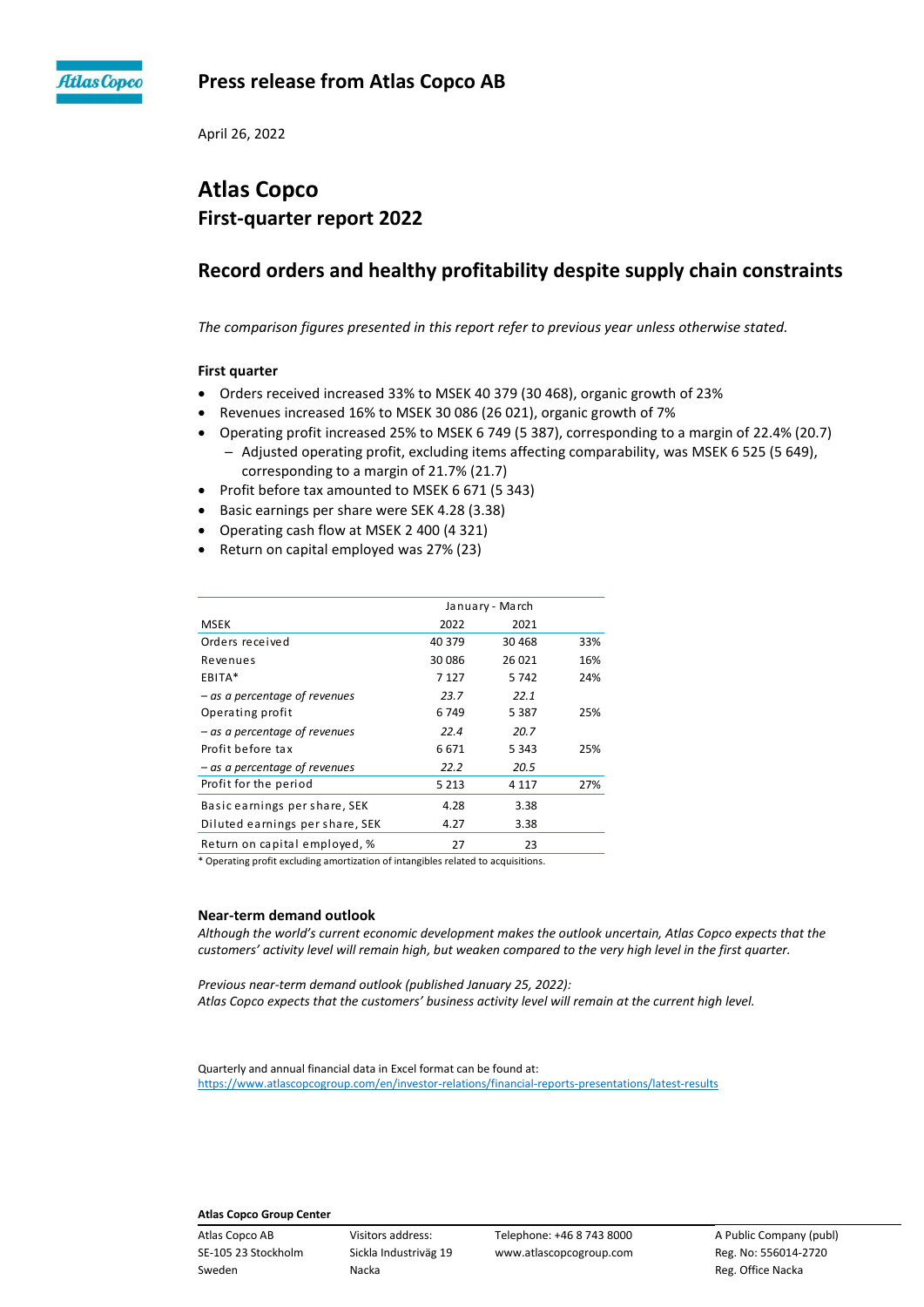## **Review of the first quarter**

## **Market development**

The customer's activity level remained high, and the demand for Atlas Copco's products and services increased considerably compared to the previous year. As a result, order volumes were better than expected and exceeded the already high level of the fourth quarter of 2021. The strong order growth was driven by increased order intake in all business areas and for all major product groups. Order volumes for the service business continued to grow with increased order intake in all business areas.

Year-on-year, solid order growth was achieved in all regions, particularly in North America and Europe.

### **Geographic distribution of orders received**

|                      | Atlas Copco Group  |                         |  |
|----------------------|--------------------|-------------------------|--|
| January - March 2022 | Orders Received, % | Change <sup>*</sup> , % |  |
| North America        | 26                 | $+39$                   |  |
| South America        | 3                  | $+20$                   |  |
| Europe               | 27                 | $+27$                   |  |
| Africa/Middle East   | 4                  | $+17$                   |  |
| Asia/Oceania         | 40                 | $+14$                   |  |
| Atlas Copco Group    | 100                | $+23$                   |  |

\*Change in orders received compared to the previous year in local currency.

## **Sales bridge**

|                      | January - March |          |  |  |
|----------------------|-----------------|----------|--|--|
|                      | Orders          |          |  |  |
| <b>MSEK</b>          | received        | Revenues |  |  |
| 2021                 | 30 4 68         | 26 021   |  |  |
| Structural change, % | $+1$            | $+1$     |  |  |
| Currency, %          | $+9$            | $+8$     |  |  |
| Organic*,%           | $+23$           | $+7$     |  |  |
| Total, %             | $+33$           | $+16$    |  |  |
| 2022                 | 40 379          | 30 086   |  |  |
|                      |                 |          |  |  |

\*Volume, price and mix.

## **Orders, revenues, and operating profit margin**



#### **Geographic distribution of orders received and revenues**

| January - March 2022 |          | Compressor Technique, % |          | Vacuum Technique, % |          | Industrial Technique, % |          | Power Technique, % |          | Atlas Copco, % |
|----------------------|----------|-------------------------|----------|---------------------|----------|-------------------------|----------|--------------------|----------|----------------|
|                      | Orders   | Revenues                | Orders   | Revenues            | Orders   | Revenues                | Orders   | Revenues           | Orders   | Revenues       |
|                      | received |                         | received |                     | received |                         | received |                    | received |                |
| North America        | 22       | 22                      | 20       | 22                  | 29       | 32                      | 46       | 27                 | 26       | 24             |
| South America        |          | 6                       |          | 0                   |          |                         | 6        | 9                  |          |                |
| Europe               | 31       | 32                      | 17       | 15                  | 35       | 33                      | 27       | 34                 | 27       | 28             |
| Africa/Middle East   |          |                         |          |                     |          |                         |          | 9                  | 4        |                |
| Asia/Oceania         | 35       | 33                      | 62       | 62                  | 32       | 31                      | 14       | 21                 | 40       | 39             |
|                      | 100      | 100                     | 100      | 100                 | 100      | 100                     | 100      | 100                | 100      | 100            |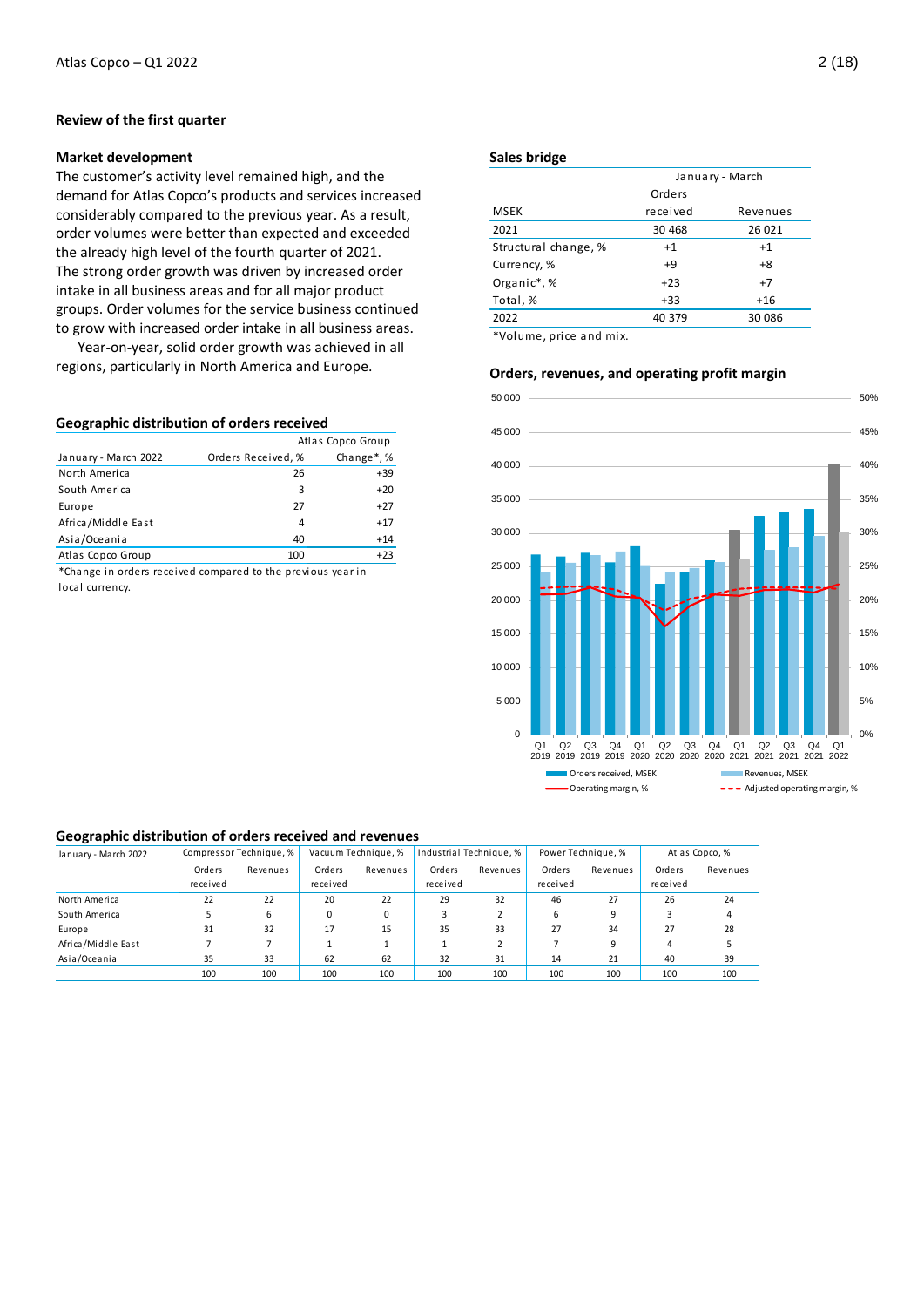#### **Revenues, profits and returns**

Revenues increased 16% to MSEK 30 086 (26 021), corresponding to an organic growth of 7%. Currency had a positive effect of 8%, and acquisitions added 1%.

The operating profit increased 25% to MSEK 6 749 (5 387) and includes a change in provision for share-related long-term incentive programs, reported in Common Group Items of MSEK +224 (-262).

Adjusted operating profit increased 16% to MSEK 6 525 (5 649), corresponding to a margin of 21.7% (21.7). The disruptions in the supply chain continued to drive costs up throughout the first quarter and also negatively affected efficiency in production and service operations due to the limited availability of components. This was further amplified by increased absence due to the COVID-19 outbreaks, resulting in a negative effect on the margin. Currency affected the operating margin positively. Net financial items amounted to MSEK -78 (-44) whereof interest net at MSEK -22 (-42). Other financial items, including financial exchange differences were MSEK -56 (-2), affected by a one-time charge of MSEK -61 in connection with repayment of a public EUR bond. Profit before tax amounted to MSEK 6 671 (5 343), corresponding to a margin of 22.2% (20.5). Corporate income tax amounted to MSEK -1 458 (-1 226), corresponding to an effective tax rate of 21.9% (22.9).

Profit for the period was MSEK 5 213 (4 117). Basic and diluted earnings per share were SEK 4.28 (3.38) and SEK 4.27 (3.38), respectively.

The return on capital employed during the last 12 months was 27% (23). Return on equity was 30% (27). The Group uses a weighted average cost of capital (WACC) of 8.0% as an investment and overall performance benchmark.

## **Operating cash flow and investments**

Operating cash surplus increased to MSEK 8 145 (6 773). Net financial items and taxes paid amounted to MSEK -1 324 (-928). Working capital increased by MSEK 3 079 (increase of 500), primarily due to increased inventories because of inefficiencies related to supply chain constraints, logistic challenges and higher costs for components and input materials in production. Net investments in rental equipment were MSEK -185 (-84) and net investments in property, plant and equipment were MSEK -836 (-340).

Operating cash flow (important internal KPI, but not an IFRS measurement, and hence defined on page 13) reached MSEK 2 400 (4 321).

### **Net indebtedness**

The Group's net indebtedness amounted to MSEK 6 144 (11 429), of which MSEK 2 554 (2 837) was attributable to post-employment benefits. The Group's interest-bearing liabilities have an average maturity of 5.5 years. The net debt/EBITDA ratio was 0.2 (0.5) and the net debt/equity ratio was 8% (19).

### **Acquisition and divestment of own shares**

During the quarter, 469 007 series A shares, net, were acquired for a net value of MSEK 250. These transactions are in accordance with mandates granted by the Annual General Meeting and relate to the Group's long-term incentive programs. See page 17.

### **Employees**

On March 31, 2022, the number of employees was 43 989 (40 482). The number of consultants/external workforce was 4 086 (3 290). For comparable units, the total workforce increased by 3 846 from March 31, 2021.

#### **Revenues and operating profit – bridge**

| <b>MSEK</b>              | Q1 2022 | Volume, price,<br>mix and other | Currency | Acquisitions | Items affecting<br>comparability | Share-based<br>$LTI* programs$ | Q1 2021 |
|--------------------------|---------|---------------------------------|----------|--------------|----------------------------------|--------------------------------|---------|
| <b>Atlas Copco Group</b> |         |                                 |          |              |                                  |                                |         |
| Revenues                 | 30 086  | 1780                            | 2015     | 270          | ۰                                | -                              | 26 0 21 |
| Operating profit         | 6749    | 256                             | 605      | 15           | 0                                | 486                            | 5 3 8 7 |
|                          | 22.4%   |                                 |          |              |                                  |                                | 20.7%   |

\*LTI= Long term incentive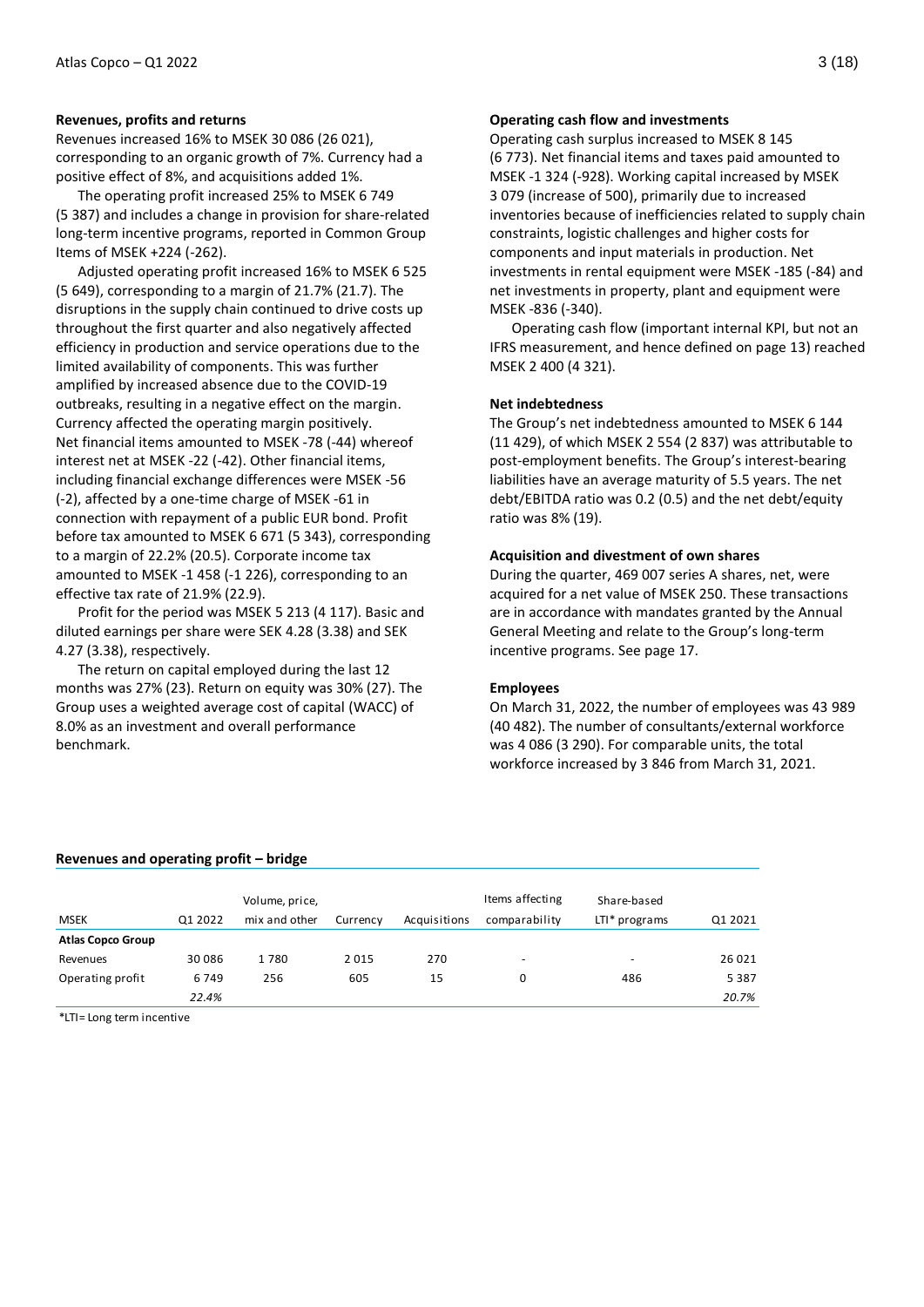## **Compressor Technique**

|                                 | January - March |         |     |
|---------------------------------|-----------------|---------|-----|
| <b>MSEK</b>                     | 2022            | 2021    |     |
| Orders received                 | 16859           | 13 0 32 | 29% |
| Revenues                        | 13 305          | 11 522  | 15% |
| EBITA*                          | 3 2 7 0         | 2 8 0 4 | 17% |
| $-$ as a percentage of revenues | 24.6            | 24.3    |     |
| Operating profit                | 3 1 7 0         | 2 7 3 0 | 16% |
| $-$ as a percentage of revenues | 23.8            | 23.7    |     |
| Return on capital employed, %   | 90              | 84      |     |

\* Operating profit excluding amortization of intangibles related to acquisitions.

- **Record order intake**
- **Significant order growth for all compressor types and solid growth for service**
- **Operating margin at 23.8%**

#### **Sales bridge**

|                                                                                 | January - March |          |  |  |
|---------------------------------------------------------------------------------|-----------------|----------|--|--|
|                                                                                 | Orders          |          |  |  |
| <b>MSEK</b>                                                                     | received        | Revenues |  |  |
| 2021                                                                            | 13 0 32         | 11 522   |  |  |
| Structural change, %                                                            | $+1$            | $+1$     |  |  |
| Currency, %                                                                     | $+8$            | $+7$     |  |  |
| Organic*,%                                                                      | $+20$           | $+7$     |  |  |
| Total, %                                                                        | $+29$           | $+15$    |  |  |
| 2022                                                                            | 16859           | 13 305   |  |  |
| $\sim$ $\sim$ $\sim$ $\sim$ $\sim$ $\sim$<br>$\sim$ $\sim$ $\sim$ $\sim$ $\sim$ |                 |          |  |  |

\*Volume, price and mix.

## **Industrial compressors**

The demand for industrial compressors was strong, and order volumes increased considerably compared to the previous year. Orders for large and smaller-sized compressors grew at a similar pace. Solid growth was also achieved sequentially.

Geographically and compared to the previous year, solid order growth was achieved in all major regions, particularly in North America and Asia.

#### **Gas and process compressors**

Order volumes for gas and process compressors increased significantly compared to the previous year but also sequentially.

The year-on-year growth was supported by increased demand in all regions, and most noticeable in North America.

#### **Compressor service**

The demand for service remained strong, and solid order growth was achieved in all regions.

## **Innovation**

The business area introduced a new range of compressed air filters, the Atlas Copco inPASS. These filters help customers optimize the air quality and protect their equipment by removing contaminations such as wet dust and oil aerosols in their production. In addition, the new filters offer customers reduced pressure drop, reduced installation cost and service time thanks to new technology.

### **Acquisitions**

In the quarter, the business area acquired SCB S.r.l., an Italian manufacturer that develops, produces, and distributes electronic condensate drains for the industrial market. The company has 16 employees and revenues of approximately MSEK 51 in 2021.

### **Revenues and profitability**

Revenues increased 15% to MSEK 13 305 (11 522), corresponding to an organic increase of 7%.

The operating profit increased 16% to MSEK 3 170 (2 730), corresponding to a margin of 23.8% (23.7). Currency affected the margin positively, while increased costs related to supply chain constraints, COVID-19 and inefficiency in production and service had a negative impact on the margin. Return on capital employed (last 12 months) increased to 90% (84).

## **Orders, revenues and operating profit margin**

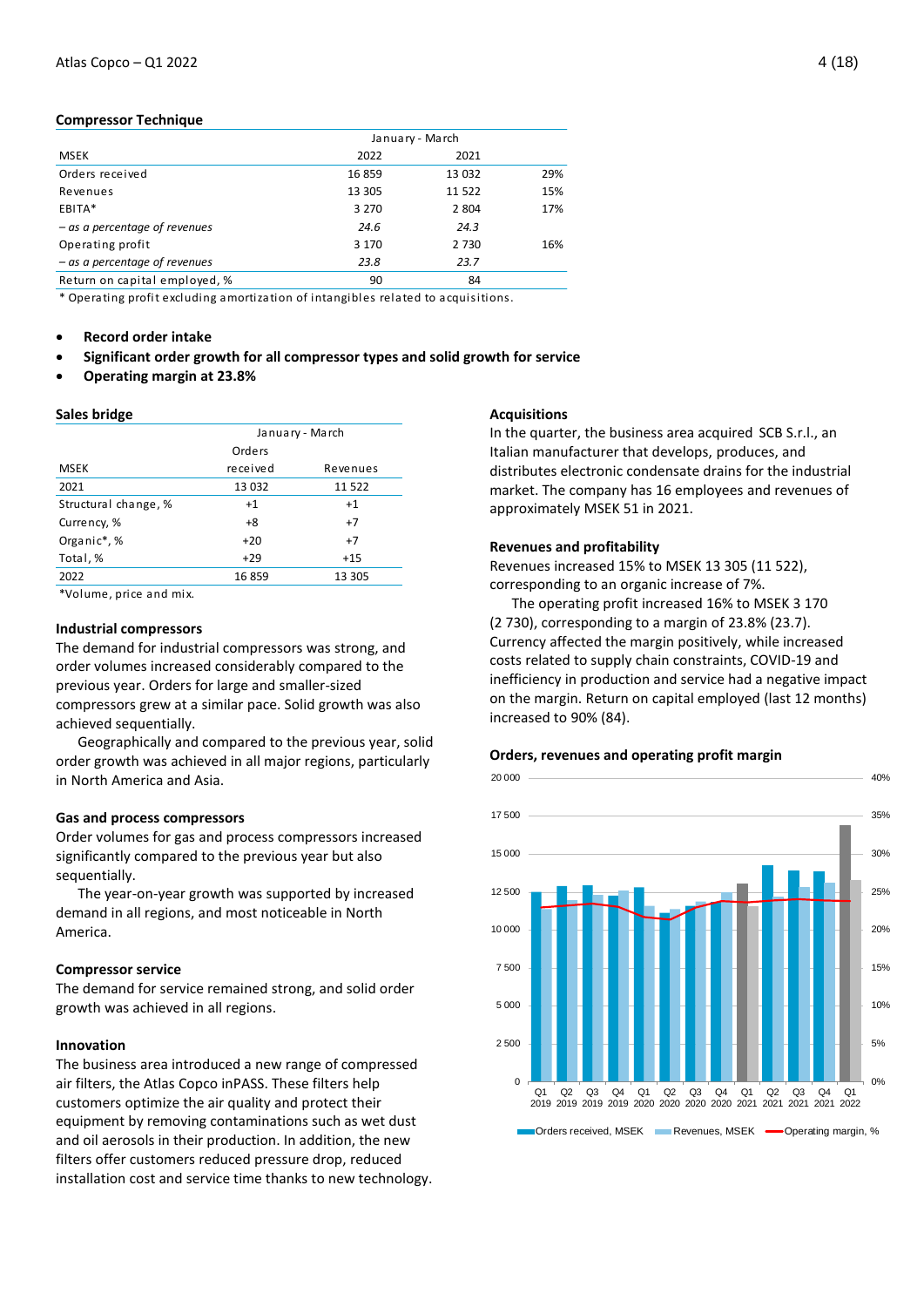## **Vacuum Technique**

|                                 | January - March |      |     |
|---------------------------------|-----------------|------|-----|
| <b>MSEK</b>                     | 2022            | 2021 |     |
| Orders received                 | 11 5 64         | 8799 | 31% |
| Revenues                        | 8 1 7 9         | 6808 | 20% |
| EBITA*                          | 1995            | 1817 | 10% |
| $-$ as a percentage of revenues | 24.4            | 26.7 |     |
| Operating profit                | 1859            | 1695 | 10% |
| - as a percentage of revenues   | 22.7            | 24.9 |     |
| Return on capital employed, %   | 25              | 20   |     |

\* Operating profit excluding amortization of intangibles related to acquisitions.

- **Record order intake**
- **Strong equipment order growth and solid growth for service**
- **Operating profit margin at 22.7%**

### **Sales bridge**

|                      | January - March |          |  |  |
|----------------------|-----------------|----------|--|--|
|                      | Orders          |          |  |  |
| <b>MSEK</b>          | received        | Revenues |  |  |
| 2021                 | 8799            | 6808     |  |  |
| Structural change, % | $+0$            | $+1$     |  |  |
| Currency, %          | $+11$           | $+9$     |  |  |
| Organic*,%           | $+20$           | $+10$    |  |  |
| Total, %             | $+31$           | $+20$    |  |  |
| 2022                 | 11 564          | 8 1 7 9  |  |  |
|                      |                 |          |  |  |

\*Volume, price and mix.

## **Semiconductor and flat panel display equipment**

Equipment demand from the semiconductor industry remained very strong. The order intake increased markedly compared to the previous year, supported by customers' investments in new technology and increased production capacity. Sequentially, order volumes remained at about the same level as the previous quarter.

Compared to the previous year, order volumes increased strongly in Europe and North America, while they remained basically unchanged in Asia.

### **Industrial and scientific vacuum equipment**

Order volumes for industrial and scientific vacuum equipment increased considerably compared to the previous year, and also sequentially. The growth was supported by increased demand from most customer segments.

Year on year, the order intake grew in all regions.

#### **Vacuum service**

The order intake for the service business grew with increased volumes from both the semiconductor industry and industrial customers.

### **Innovation**

A new generation of variable speed-driven oil-injected screw vacuum pumps was introduced, the GHS 1402- 2002VSD<sup>+</sup>. The new range targets a larger range of industrial vacuum applications, is equipped with a new controller for maximum connectivity and offers optimal oil separation and a small footprint.

### **Acquisitions**

The business area completed the acquisition of HHV Pumps Pvt. Ltd., a leading provider of vacuum pumps and systems for the industrial market. The company is based in India, has 151 employees, and had revenues of approximately MSEK 53 in 2020.

## **Revenues and profitability**

Revenues increased 20% to MSEK 8 179 (6 808), corresponding to an organic increase of 10%.

The operating profit reached MSEK 1 859 (1 695), corresponding to a margin of 22.7% (24.9). The lower operating margin can mainly be explained by increased costs related to supply chain constraints, COVID-19 and consequential inefficiencies in factories. Currency had a small positive effect on the margin. Return on capital employed (last 12 months) was 25% (20).



## **Orders, revenues and operating profit margin**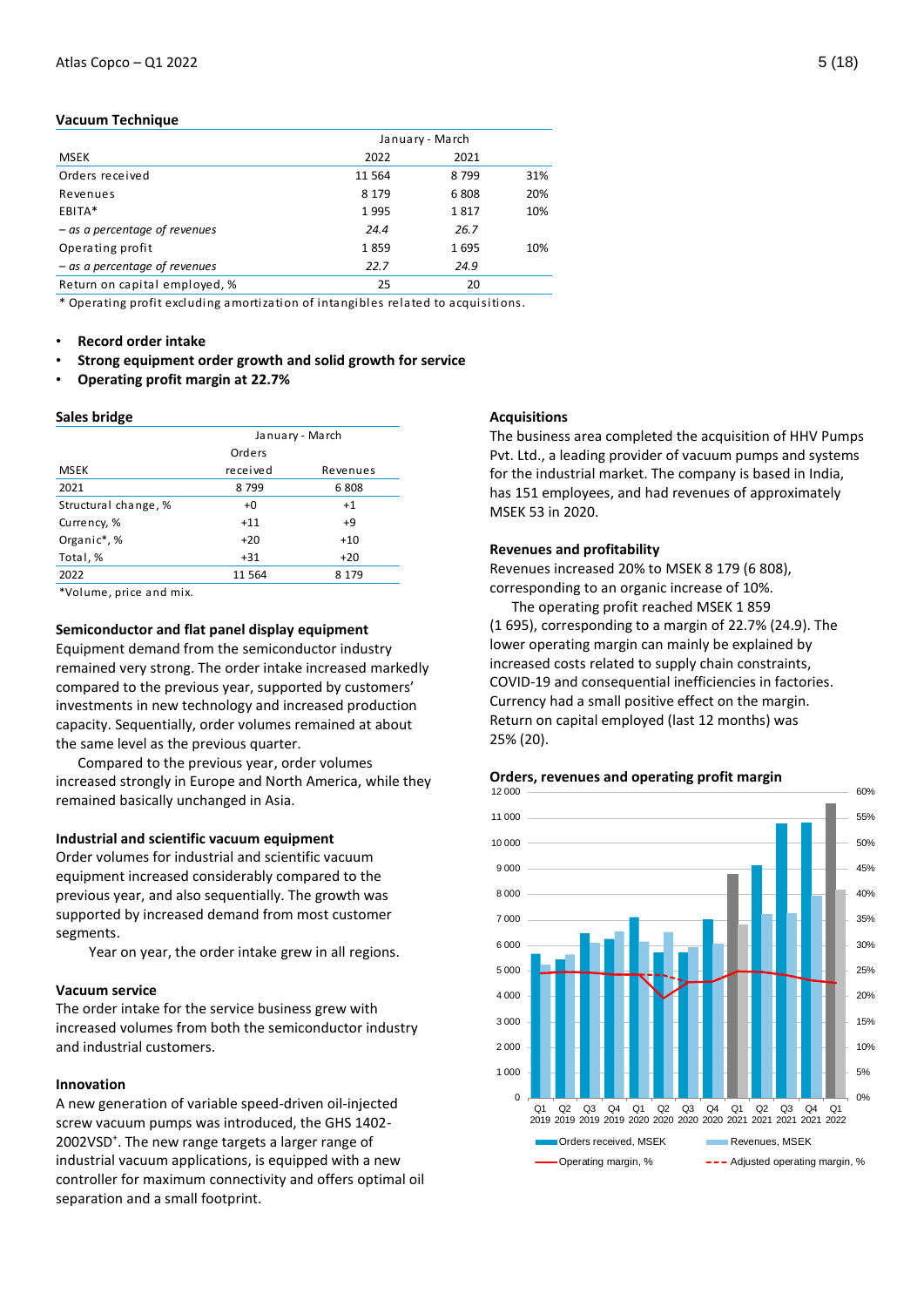#### **Industrial Technique**

|                                 | January - March |         |     |
|---------------------------------|-----------------|---------|-----|
| <b>MSEK</b>                     | 2022            | 2021    |     |
| Orders received                 | 6 0 0 2         | 5 1 4 3 | 17% |
| Revenues                        | 5 0 8 3         | 4 7 1 3 | 8%  |
| EBITA*                          | 1 1 9 6         | 1 0 6 0 | 13% |
| - as a percentage of revenues   | 23.5            | 22.5    |     |
| Operating profit                | 1 0 6 5         | 917     | 16% |
| $-$ as a percentage of revenues | 21.0            | 19.5    |     |
| Return on capital employed, %   | 17              | 12      |     |

\* Operating profit excluding amortization of intangibles related to acquisitions.

- **Record orders driven by increased equipment demand from automotive and general industry**
- **Service orders flat**
- **Operating profit margin at 21.0%**

#### **Sales bridge**

|                      | January - March |          |  |  |
|----------------------|-----------------|----------|--|--|
|                      | Orders          |          |  |  |
| <b>MSEK</b>          | received        | Revenues |  |  |
| 2021                 | 5 1 4 3         | 4 7 1 3  |  |  |
| Structural change, % | $-1$            | $+0$     |  |  |
| Currency, %          | $+7$            | $+7$     |  |  |
| Organic*,%           | $+11$           | $+1$     |  |  |
| Total, %             | $+17$           | $+8$     |  |  |
| 2022                 | 6 0 02          | 5 0 8 3  |  |  |
| $\mathbf{r}$<br>. .  |                 |          |  |  |

\*Volume, price and mix.

#### **Automotive industry**

Order volumes for industrial assembly and vision solutions increased compared to the previous year and sequentially. The order growth was supported by increased demand from customers' investments in electric vehicle production.

Compared to the previous year, orders increased in Asia, remained unchanged in Europe but decreased somewhat in North America.

#### **General industry**

Order volumes for industrial power tools and vision solutions to the general industry increased significantly, supported by increased demand from most customer segments.

Compared to the previous year, order volumes increased in all regions.

#### **Service**

The order intake for the service business was essentially unchanged. Order volumes increased in Asia and Europe but decreased in North America.

### **Innovation**

In order to meet the increased need for automation in assembly applications, the business area introduced a new screw feeding system. The new system is based on standardized modules for tailor-made design and will support customers to improve quality, uptime, and productivity in their production.

#### **Acquisitions**

Soft2tec GmbH, a German company specialized in camerabased tracking systems used for operator guidance, was acquired. The company has 38 employees and revenues of approximately MSEK 20 in 2020.

## **Revenues and profitability**

Revenues reached MSEK 5 083 (4 713), corresponding to an organic increase of 1%.

The operating profit was MSEK 1 065 (917), corresponding to a margin of 21.0% (19.5). The margin was supported by currency, but negatively affected by increased costs related to supply chain constraints and inefficiency in production and service due to COVID-19. Return on capital employed (last 12 months) was 17% (12).

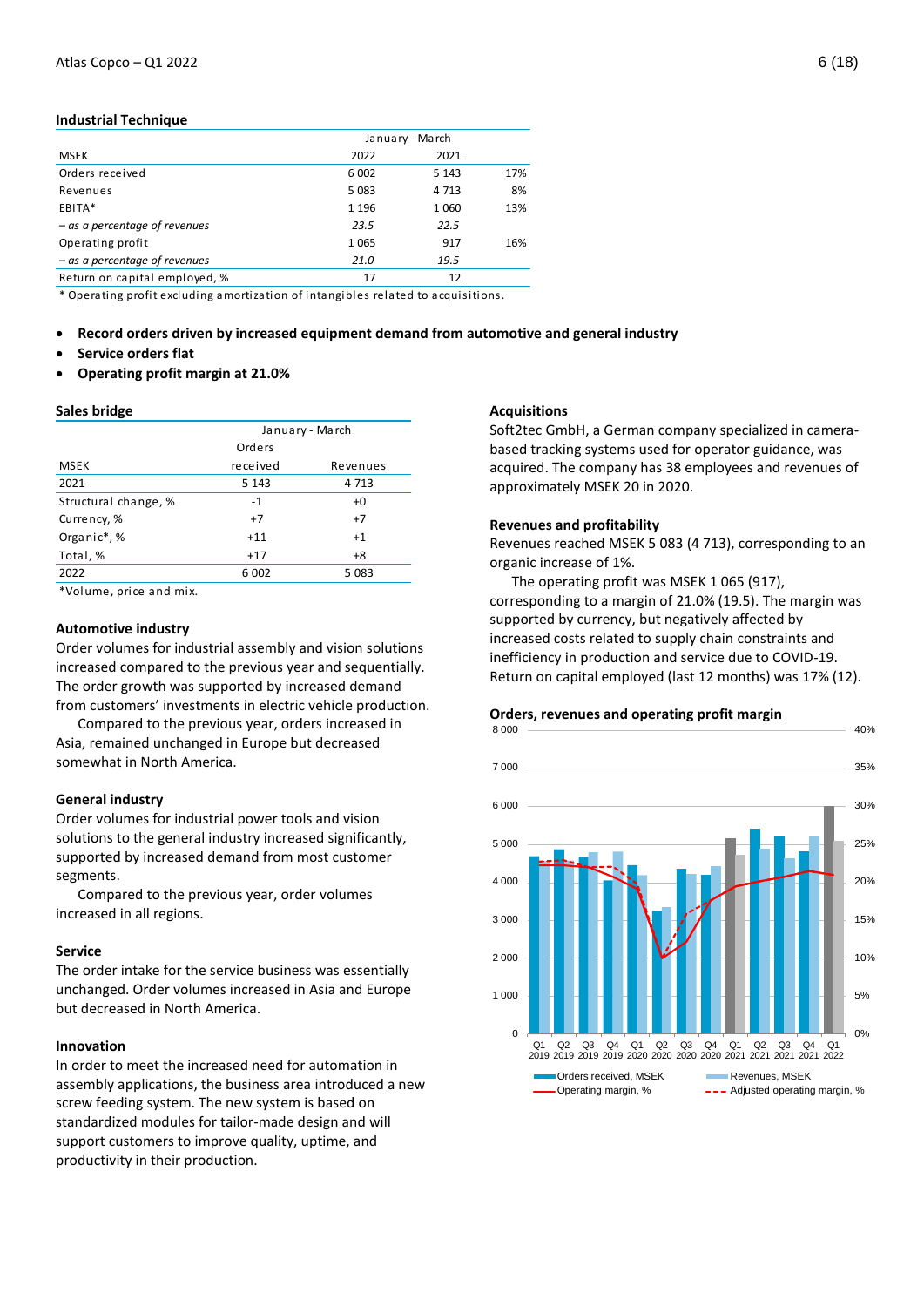## **Power Technique**

|                                 | January - March |         |     |  |
|---------------------------------|-----------------|---------|-----|--|
| <b>MSEK</b>                     | 2022            | 2021    |     |  |
| Orders received                 | 6 1 6 4         | 3 6 7 4 | 68% |  |
| Revenues                        | 3702            | 3 1 2 1 | 19% |  |
| EBITA*                          | 675             | 490     | 38% |  |
| - as a percentage of revenues   | 18.2            | 15.7    |     |  |
| Operating profit                | 664             | 476     | 39% |  |
| $-$ as a percentage of revenues | 17.9            | 15.3    |     |  |
| Return on capital employed, %   | 29              | 19      |     |  |

\* Operating profit excluding amortization of intangibles related to acquisitions.

- **Record order intake**
- **Significant order growth for equipment and specialty rental**
- **Operating profit margin at 17.9%**

## **Sales bridge**

|                      | January - March |          |  |  |  |
|----------------------|-----------------|----------|--|--|--|
|                      | Orders          |          |  |  |  |
| <b>MSEK</b>          | received        | Revenues |  |  |  |
| 2021                 | 3674            | 3 1 2 1  |  |  |  |
| Structural change, % | $+1$            | $+2$     |  |  |  |
| Currency, %          | $+12$           | $+8$     |  |  |  |
| Organic*,%           | $+55$           | $+9$     |  |  |  |
| Total, %             | $+68$           | $+19$    |  |  |  |
| 2022                 | 6 1 6 4         | 3702     |  |  |  |

\*Volume, price and mix.

## **Equipment**

Order volumes for all types of equipment increased significantly, both compared to the previous year and compared to the previous quarter. The strong order growth was primarily driven by increased demand from equipment rental companies in North America.

In total, year-on-year growth was achieved in all regions except Asia, where order volumes decreased.

## **Specialty rental**

The demand for the specialty rental business remained strong, and the order intake increased significantly.

Geographically, solid order growth was achieved in all regions.

## **Service**

The order intake for service increased markedly with order growth in all regions except Asia, where orders decreased.

## **Acquisitions**

In the quarter, it was announced that that Atlas Copco has agreed to acquire LEWA GmbH and subsidiaries, and Geveke B.V. and subsidiaries for a combined enterprise value of MEUR 670 (BSEK 7.15). LEWA is a leading manufacturer of diaphragm metering pumps, process pumps and complete metering systems. Geveke distributes compressors and engineers advanced and complex process pump installations. LEWA has around 1 200 employees and had revenues of about BSEK 2.4 in 2021. Geveke has 173 employees and had revenues of about MSEK 648 in 2021. The acquisition is expected to be completed during the second quarter 2022.

### **Innovation**

A new electrical pump range for general purpose dewatering and industrial applications was introduced, the PAC F/H. By shifting towards electric motors and away from commonly used diesel engines, customers will benefit from lower environmental impact. In addition, the new pumps are designed to offer the highest pumping performance and a low total cost of ownership.

## **Revenues and profitability**

Revenues increased 19% to record MSEK 3 702 (3 121), corresponding to an organic increase of 9%.

The operating profit increased 39% to record MSEK 664 (476), corresponding to a margin of 17.9% (15.3). The higher margin was mainly due to increased organic revenue volumes, while currency and costs related to supply chain constraints and COVID-19 had a negative effect. Return on capital employed (last 12 months) was 29% (19).



## **Orders, revenues and operating profit margin**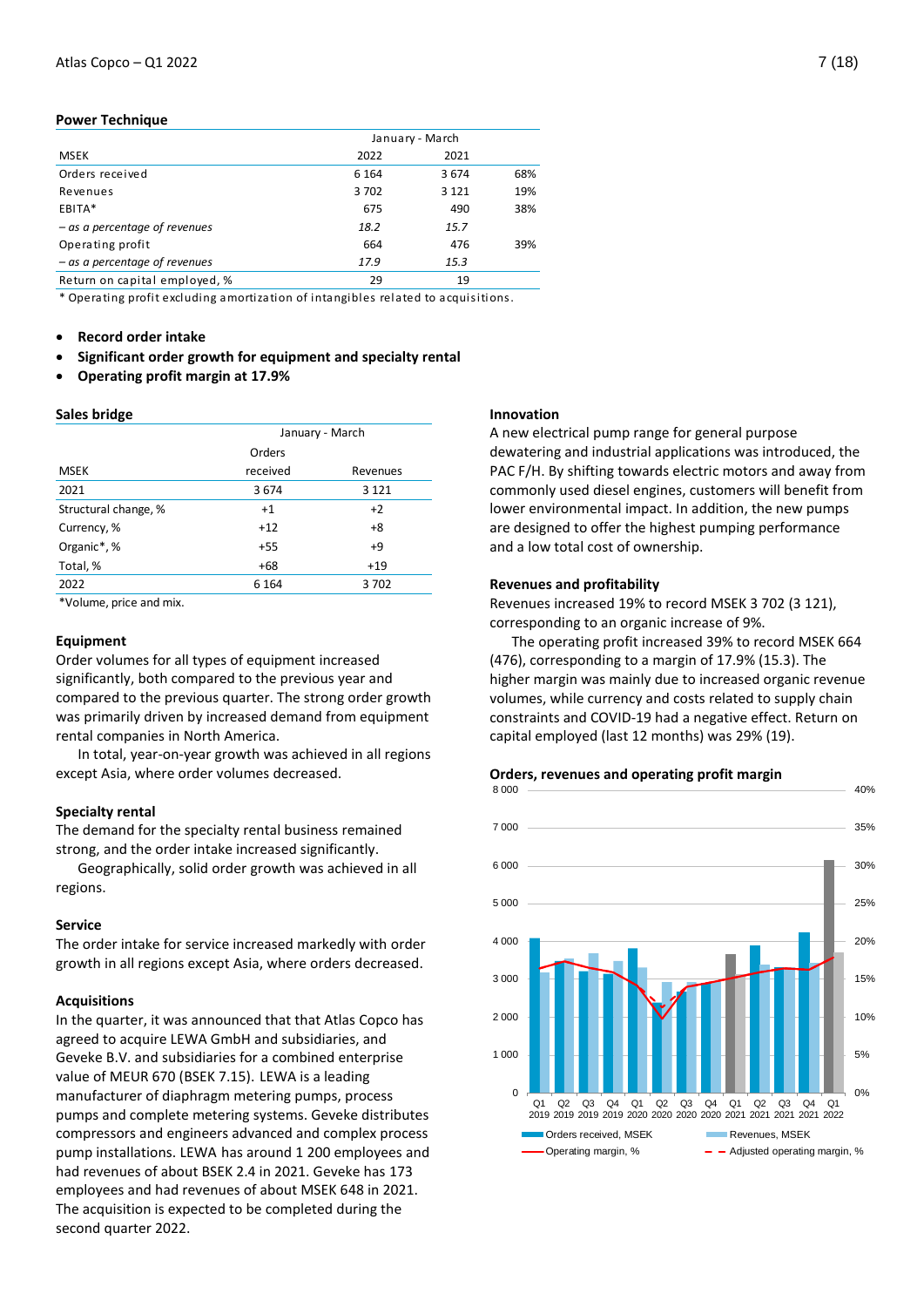## **Accounting principles**

The consolidated accounts of the Atlas Copco Group are prepared in accordance with International Financial Reporting Standards (IFRS), as adopted by the EU. The description of the accounting principles and definitions applied in this report are found in the Annual Report 2021. The interim report is prepared in accordance with IAS 34 Interim Financial Reporting. Non-IFRS measures are also presented in the report since they are considered to be important supplemental measures of the company´s performance. For further information about these measures and how they have been calculated, please visit: <http://www.atlascopcogroup.com/investor-relations>

#### **Risks, risk management and factors of uncertainty**

Atlas Copco's global and diversified business is active within many customer segments and results in a variety of risks and opportunities geographically and operationally. Thus, the ability to identify, analyze and manage risks is crucial for effective governance and control of the business. The aim is to meet the Group's goals with a high awareness of risks and well-managed risk taking. Atlas Copco sees the benefits of an efficient risk management both from risk reduction and business opportunity perspectives, which can lead to good business growth.

Risks in Atlas Copco are identified in a 360 degree spectrum, meaning that both internal, and external exposures are assessed including todays circumstances and future changes. The Group's risk management approach follows the decentralized structure of Atlas Copco. Risks are analyzed and addressed in an integrated way. Local companies are responsible for their own risk management, which is monitored and followed up regularly at for example local business board meetings. Group functions responsible for legal, insurance, human resources, compliance, sustainability, treasury, tax, controlling and accounting provide policies, guidelines and instructions regarding risk management.

Risk areas include compliance risks, external exposure risks, including pandemics, operational risks and strategic risks. These risk areas can impact the business negatively both in the long and short term, but often also create business opportunities if managed well. Examples of risks and how they are handled is described below.

#### *Market risks*

The demand for Atlas Copco's equipment and services is affected by changes in the customers' investment and production levels. A general economic downturn, geopolitical tensions, pandemics, changes in trade agreements, trade sanctions, a widespread financial crisis and other macroeconomic disturbances may, directly or indirectly, affect the Group negatively both in terms of revenues and profitability. However, the Group's sales are well diversified with customers in many industries and countries around the world, which mitigates the risk.

#### *Financial risks*

Atlas Copco is subject to currency risks, funding risks, interest rate risks, tax risks, and other financial risks. In line with the overall goals with respect to growth, return on capital, and protecting creditors, Atlas Copco has adopted a policy to control the financial risks to which the Group is exposed. A financial risk management committee meets regularly to manage and follow up financial risks, in line with the policy.

#### *Production risks*

A large part of the components used in production are sourced from sub-suppliers. The availability is dependent on the subsuppliers and if they have interruptions or lack capacity, this may adversely affect production. To minimize these risks, Atlas Copco has established a global network of sub-suppliers, which means that in most cases there are more than one sub-supplier that can provide a certain component. Atlas Copco is also directly and indirectly exposed to raw material prices. Cost increases for raw materials and components often coincide with strong endcustomer demand and can partly be compensated for by increased sales prices.

#### *Acquisitions*

Atlas Copco has the ambition to grow all its business areas, primarily through organic growth, complemented by selected acquisitions. The integration of acquired businesses is a difficult process and it is not certain that every integration will be successful. Therefore, costs related to acquisitions can be higher and/or synergies can take longer to materialize than anticipated.

For more information of Atlas Copco's risk management process and further descriptions of risks and how they are handled, see the Annual Report 2021.

### *Risks related to the war in Ukraine*

Atlas Copco's financial exposure to Russia and Ukraine is limited. During 2021 revenues from Russia accounted for less than 2% of the Group's total revenues. Ukraine accounted for well below 1% of the Group's total revenues. Further, Atlas Copco has no production units in Russia or Ukraine. Hence the ongoing war has very limited direct financial effects on Atlas Copco. Given the uncertainties surrounding the ongoing conflict, it is very difficult to predict potential indirect effects on Atlas Copco. As of March 31, 2022, there is no significant impact on any balance sheet items.

#### **Forward-looking statements**

Some statements in this report are forward-looking, and the actual outcome could be materially different. In addition to the factors explicitly discussed, other factors could have a material effect on the actual outcome. Such factors include, but are not limited to, general business conditions, fluctuations in exchange rates and interest rates, political developments, the impact of competing products and their pricing, product development, commercialization and technological difficulties, interruptions in supply, and major customer credit losses.

#### **Atlas Copco AB**

Atlas Copco AB and its subsidiaries are sometimes referred to as the Atlas Copco Group, the Group or Atlas Copco. Atlas Copco AB is also sometimes referred to as Atlas Copco. Any mentioning of the Board of Directors, the Board or the Directors refers to the Board of Directors of Atlas Copco AB.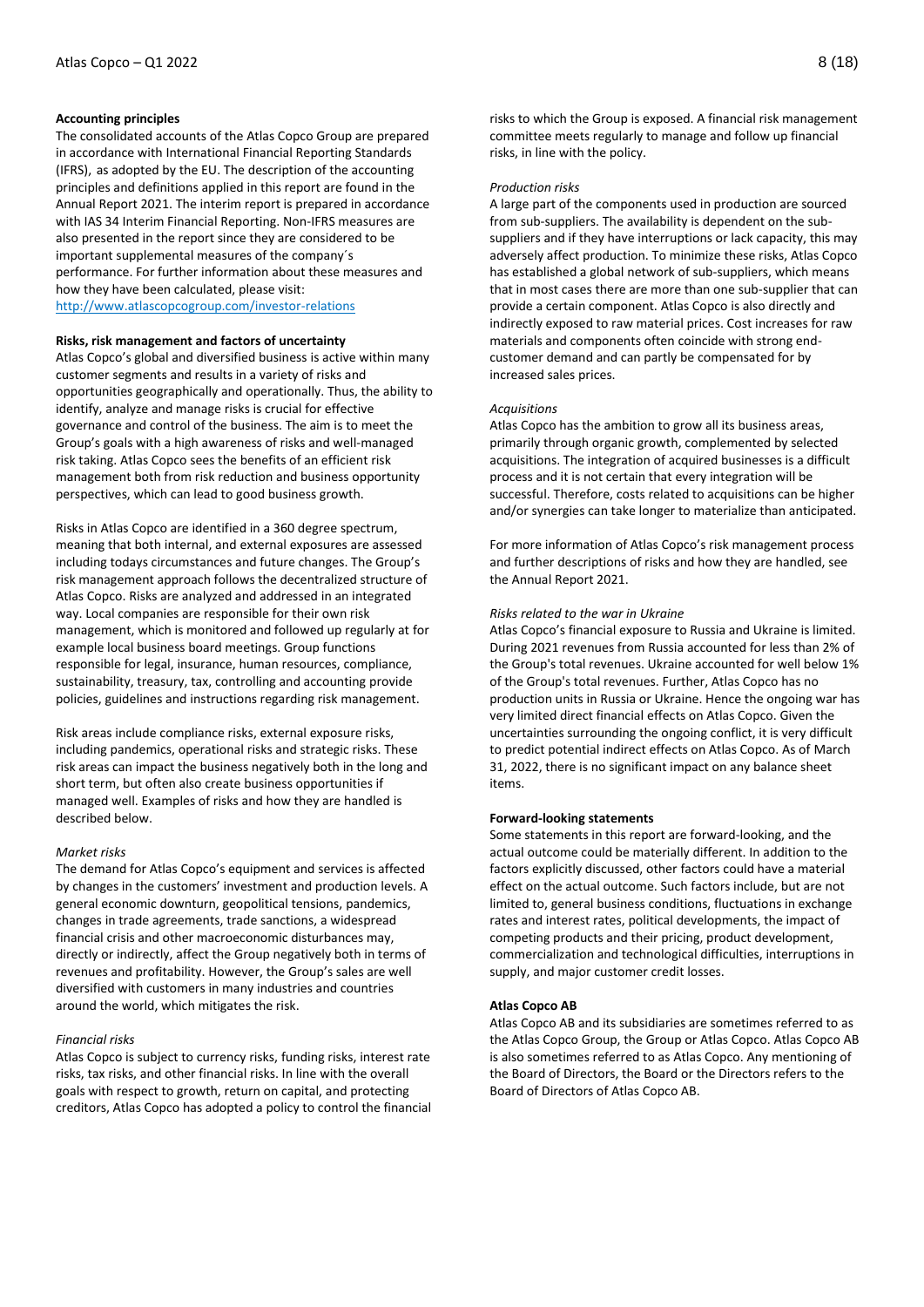## **Consolidated income statement (condensed )**

|                                                |             | 3 months ended |
|------------------------------------------------|-------------|----------------|
|                                                | Mar. 31     | Mar. 31        |
| <b>MSEK</b>                                    | 2022        | 2021           |
| Revenues                                       | 30 086      | 26 021         |
| Cost of sales                                  | $-17344$    | $-15185$       |
| <b>Gross profit</b>                            | 12742       | 10836          |
| Marketing expenses                             | $-3.381$    | $-2853$        |
| Administrative expenses                        | $-1567$     | $-1866$        |
| Research and development costs                 | $-1186$     | $-978$         |
| Other operating income and expenses            | 141         | 248            |
| <b>Operating profit</b>                        | 6 749       | 5 3 8 7        |
| - as a percentage of revenues                  | 22.4        | 20.7           |
| Net financial items                            | $-78$       | -44            |
| Profit before tax                              | 6671        | 5 3 4 3        |
| - as a percentage of revenues                  | 22.2        | 20.5           |
| Income tax expense                             | $-1458$     | $-1226$        |
| Profit for the period                          | 5 2 1 3     | 4 1 1 7        |
| Profit attributable to                         |             |                |
| - owners of the parent                         | 5 2 1 3     | 4 1 1 5        |
| - non-controlling interests                    |             | 2              |
| Basic earnings per share, SEK                  | 4.28        | 3.38           |
| Diluted earnings per share, SEK                | 4.27        | 3.38           |
| Basic weighted average number                  |             |                |
| of shares outstanding, millions                | 1 2 1 7 . 9 | 1 2 1 6 . 5    |
| Diluted weighted average number                |             |                |
| of shares outstanding, millions                | 1 2 2 0 . 2 | 1 2 1 8 . 8    |
|                                                |             |                |
| <b>Key ratios</b>                              |             |                |
| Equity per share, period end, SEK              | 61          | 50             |
| Return on capital employed, 12 month values, % | 27          | 23             |
| Return on equity, 12 month values, %           | 30          | 27             |
| Debt/equity ratio, period end, %               | 8           | 19             |
| Equity/assets ratio, period end, %             | 50          | 50             |
| Number of employees, period end                | 43 989      | 40 482         |
|                                                |             |                |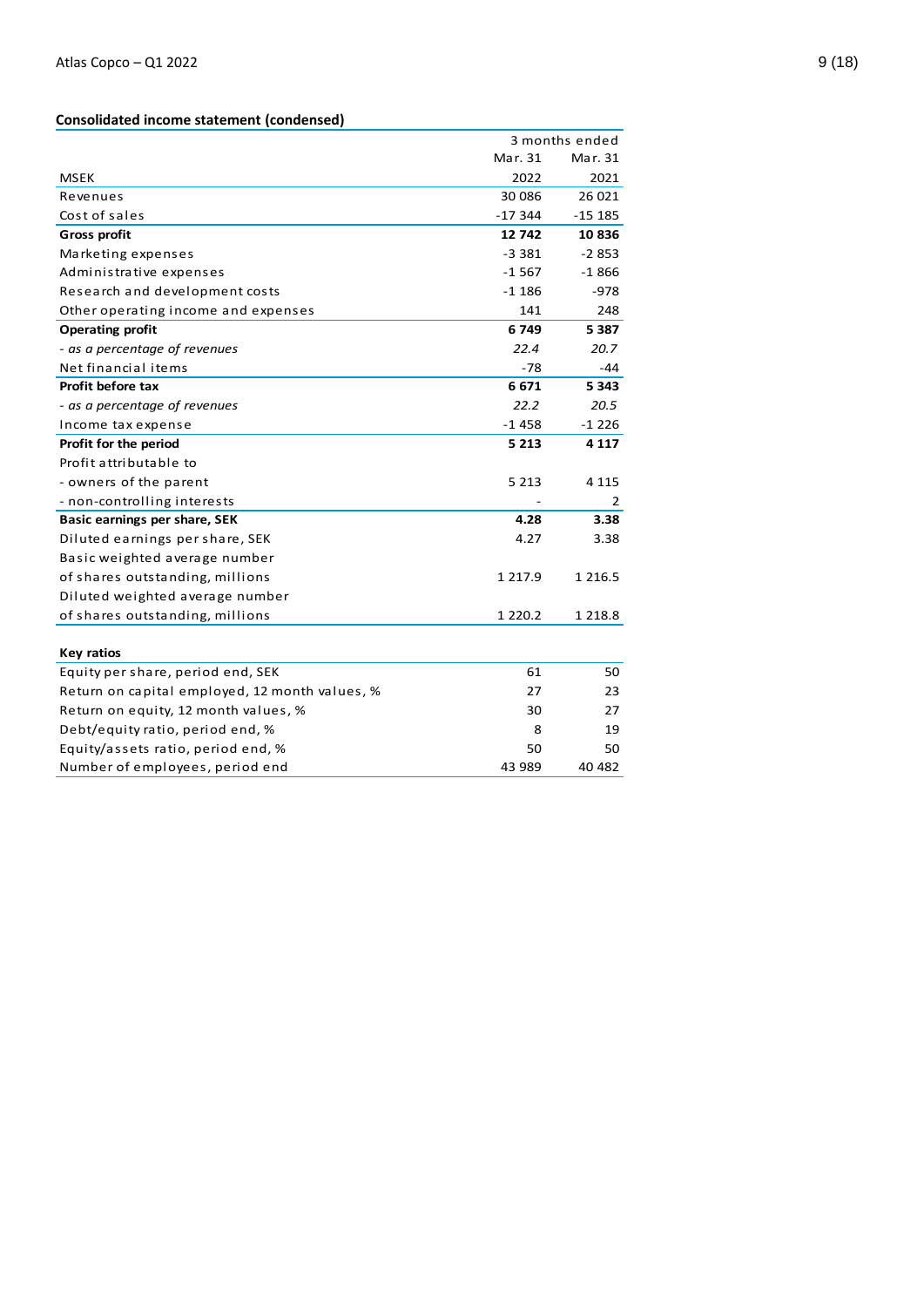## **Consolidated statement of comprehensive income**

|                                                               |         | 3 months ended |
|---------------------------------------------------------------|---------|----------------|
|                                                               | Mar. 31 | Mar. 31        |
| <b>MSEK</b>                                                   | 2022    | 2021           |
| Profit for the period                                         | 5 2 1 3 | 4 1 1 7        |
| Other comprehensive income                                    |         |                |
| Items that will not be reclassified to profit or loss         |         |                |
| Remeasurements of defined benefit pension plans               | 845     | 732            |
| Income tax relating to items that will not be reclassified    | $-220$  | $-170$         |
|                                                               | 625     | 562            |
| Items that may be reclassified subsequently to profit or loss |         |                |
| Translation differences on foreign operations                 | 1433    | 2939           |
| Hedge of net investments in foreign operations                | $-210$  | $-332$         |
| Cash flow hedges                                              | $-68$   | $-28$          |
| Income tax relating to items that may be reclassified         | 61      | 102            |
|                                                               | 1 2 1 6 | 2681           |
| Other comprehensive income for the period, net of tax         | 1841    | 3 2 4 3        |
| Total comprehensive income for the period                     | 7054    | 7360           |
| Total comprehensive income attributable to                    |         |                |
| - owners of the parent                                        | 7054    | 7352           |
| - non-controlling interests                                   |         | 8              |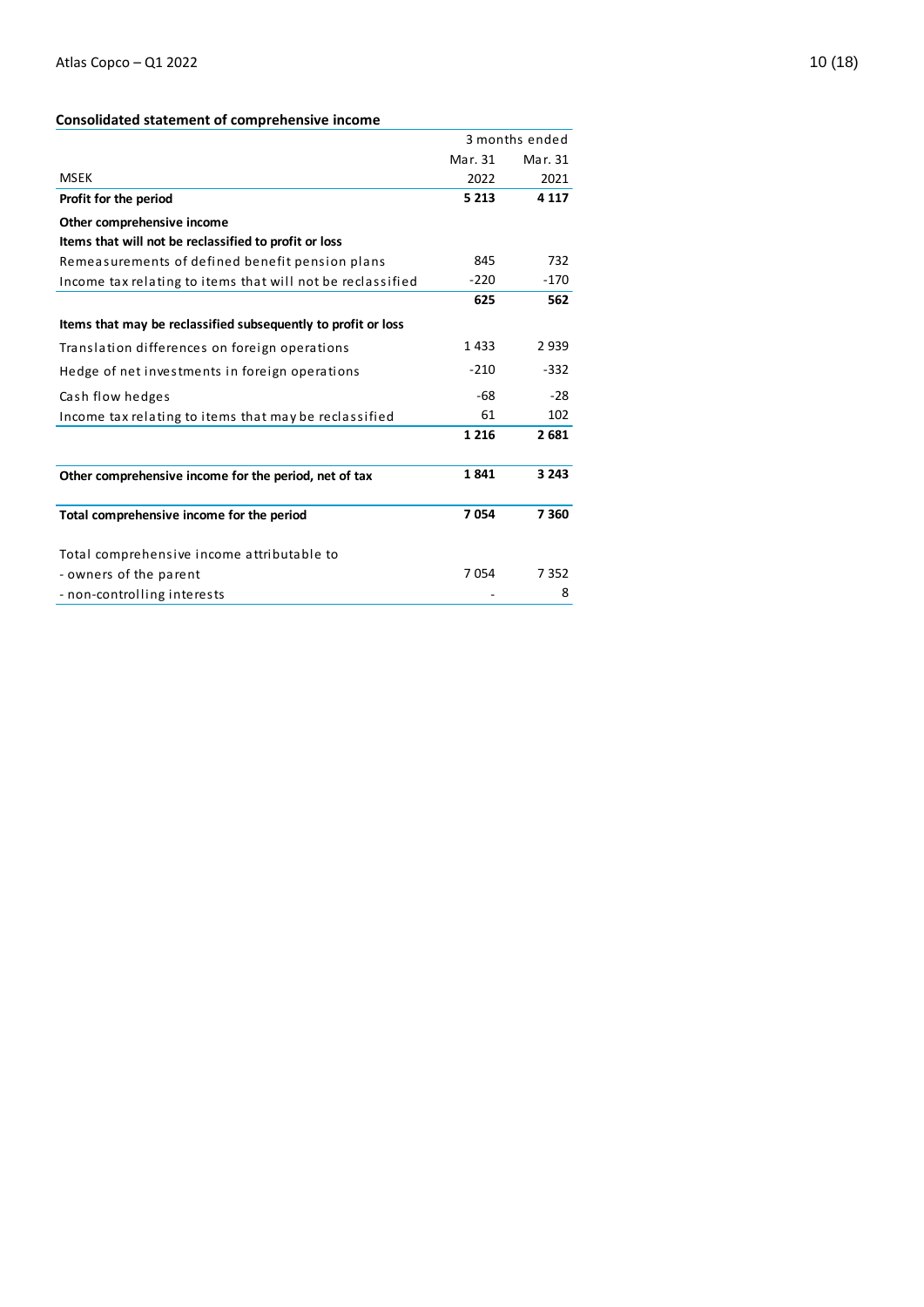## **Consolidated balance sheet (condensed)**

| <b>MSEK</b>                                 | Mar. 31, 2022 | Mar. 31, 2021 | Dec. 31, 2021 |
|---------------------------------------------|---------------|---------------|---------------|
| Intangible assets                           | 51 215        | 47 789        | 50 348        |
| Rental equipment                            | 2 4 3 7       | 2 2 5 7       | 2 3 4 2       |
| Other property, plant and equipment         | 9615          | 8 2 1 7       | 8 9 9 1       |
| Right-of-use assets                         | 3 2 1 3       | 3 3 5 9       | 3 2 4 4       |
| Financial assets and other receivables      | 2 1 8 8       | 1656          | 1962          |
| Deferred tax assets                         | 1585          | 1508          | 1790          |
| <b>Total non-current assets</b>             | 70 253        | 64 786        | 68 677        |
| Inventories                                 | 20 361        | 14 696        | 17801         |
| Trade and other receivables                 | 32 390        | 28 491        | 30 363        |
| Other financial assets                      | 752           | 664           | 847           |
| Cash and cash equivalents                   | 24 183        | 14 746        | 18 990        |
| Assets classified as held for sale          | 5             | 5             | 5             |
| <b>Total current assets</b>                 | 77 691        | 58 602        | 68 006        |
| <b>TOTAL ASSETS</b>                         | 147 944       | 123 388       | 136 683       |
|                                             |               |               |               |
| Equity attributable to owners of the parent | 74 435        | 60 842        | 67 633        |
| Non-controlling interests                   | 1             | 326           | 1             |
| <b>TOTAL EQUITY</b>                         | 74 436        | 61 168        | 67 634        |
| <b>Borrowings</b>                           | 20 966        | 21 105        | 20893         |
| Post-employment benefits                    | 2 5 5 4       | 2837          | 3 1 1 4       |
| Other liabilities and provisions            | 1825          | 1736          | 2014          |
| Deferred tax liabilities                    | 2 2 3 0       | 2025          | 2 2 2 5       |
| <b>Total non-current liabilities</b>        | 27 575        | 27 703        | 28 246        |
| <b>Borrowings</b>                           | 7559          | 2897          | 3 9 8 1       |
| Trade payables and other liabilities        | 36 755        | 29 7 22       | 35 196        |
| Provisions                                  | 1619          | 1898          | 1626          |
| <b>Total current liabilities</b>            | 45 933        | 34 517        | 40 803        |
| TOTAL EQUITY AND LIABILITIES                | 147 944       | 123 388       | 136 683       |

## **Fair value of derivatives, cash equivalents and borrowings**

The carrying value and fair value of the Group's outstanding derivatives, liquidity funds and borrowings are shown in the tables below. The fair values of bonds are based on level 1 and the fair values of derivatives, liquidity funds and other loans are based on level 2 in the fair value hierarchy. Compared to 2021, no transfers have been made between different levels in the fair value hierarchy for derivatives and borrowings and no significant changes have been made to valuation techniques, inputs or assumptions. Liquidity funds, reported under cash equivalents, are according to IFRS 9 classified at fair value through profit and loss. For further information, see note 27 in the Annual Report 2021. <http://www.atlascopco.com/ir>

#### **Financial instruments recorded at fair value**

| <b>MSEK</b>                        | Mar. 31, 2022 | Dec. 31, 2021 |
|------------------------------------|---------------|---------------|
| Non-current assets and liabilities |               |               |
| Assets                             | 34            | 37            |
| Liabilities                        |               |               |
| Current assets and liabilities     |               |               |
| Assets                             | 622           | 1 1 6 3       |
| Liabilities                        | 225           | 222           |

## **Carrying value and fair value of borrowings**

| <b>MSEK</b>     | Mar. 31, 2022  | Mar. 31, 2022 | Dec. 31, 2021  | Dec. 31, 2021 |
|-----------------|----------------|---------------|----------------|---------------|
|                 | Carrying value | Fair value    | Carrying value | Fair value    |
| Bonds           | 16 590         | 15 990        | 13 278         | 13 5 28       |
| Other loans     | 8 6 1 3        | 8655          | 8 2 4 7        | 8 2 8 2       |
| Lease liability | 3 3 2 2        | 3 3 2 2       | 3 3 4 9        | 3 3 4 9       |
|                 | 28 5 25        | 27 967        | 24 874         | 25 159        |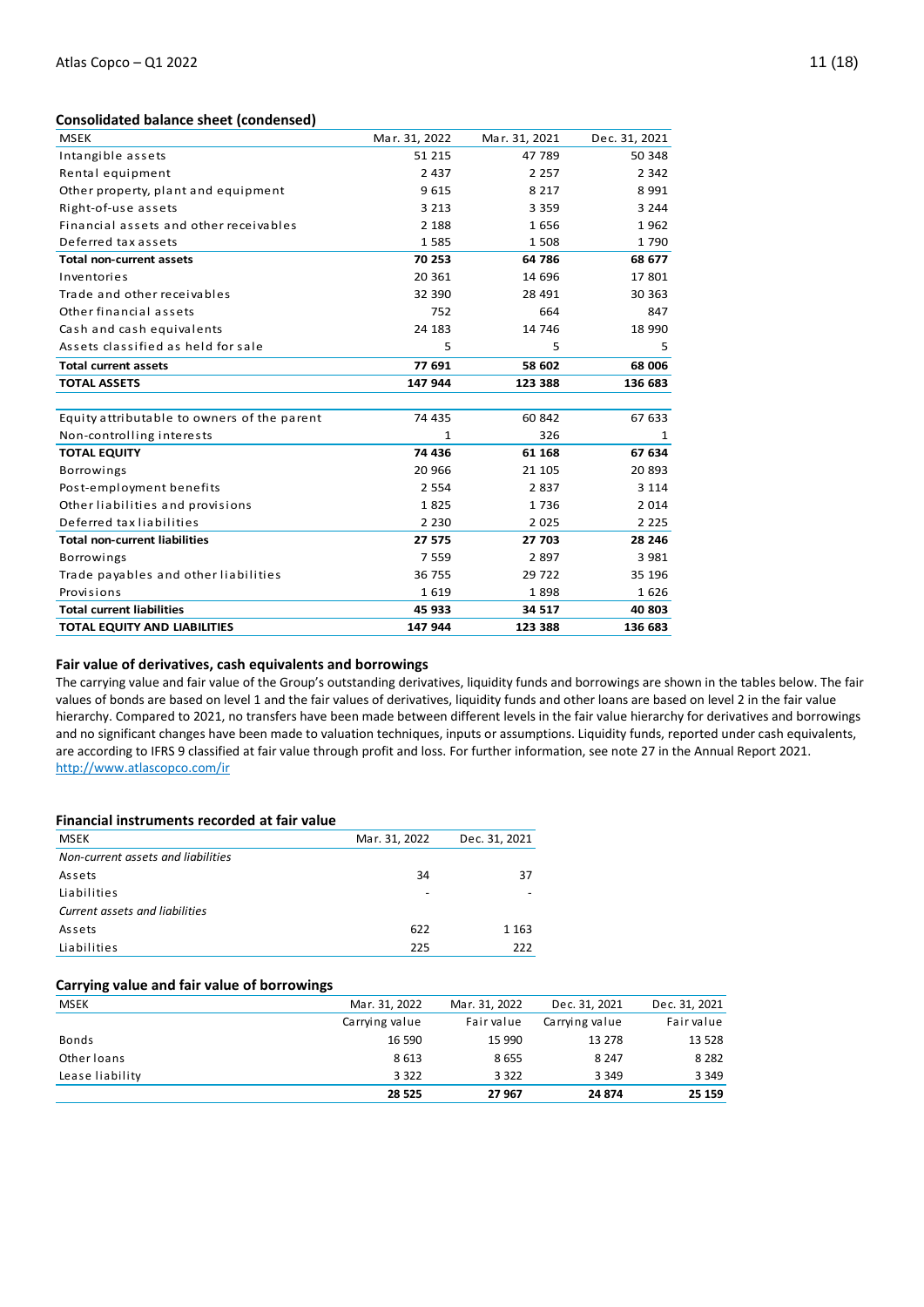## **Consolidated statement of changes in equity (condensed)**

|                                           | Consolidated statement of changes in equity (condensed)<br>Equity attributable to |                 |              |
|-------------------------------------------|-----------------------------------------------------------------------------------|-----------------|--------------|
|                                           | owners of                                                                         | non-controlling |              |
| <b>MSEK</b>                               | the parent                                                                        | interests       | Total equity |
| Opening balance, January 1, 2022          | 67 633                                                                            | 1               | 67 634       |
| Changes in equity for the period          |                                                                                   |                 |              |
| Total comprehensive income for the period | 7054                                                                              |                 | 7054         |
| Acquisition and divestment of own shares  | $-250$                                                                            |                 | $-250$       |
| Share-based payments, equity settled      | $-2$                                                                              |                 | $-2$         |
| Closing balance, March 31, 2022           | 74 435                                                                            | 1               | 74 436       |

| Closing Dalance, March 31, 2022           | 74433                  |                 | 74430        |
|-------------------------------------------|------------------------|-----------------|--------------|
|                                           | Equity attributable to |                 |              |
|                                           | owners of              | non-controlling |              |
| <b>MSEK</b>                               | the parent             | interests       | Total equity |
| Opening balance, January 1, 2021          | 53 215                 | 319             | 53 534       |
| Changes in equity for the period          |                        |                 |              |
| Total comprehensive income for the period | 7 3 5 2                | 8               | 7 3 6 0      |
| Change of non-controlling interests       |                        | $-1$            | $-1$         |
| Acquisition and divestment of own shares  | 323                    |                 | 323          |
| Share-based payments, equity settled      | -48                    |                 | -48          |
| Closing balance, March 31, 2021           | 60 842                 | 326             | 61 168       |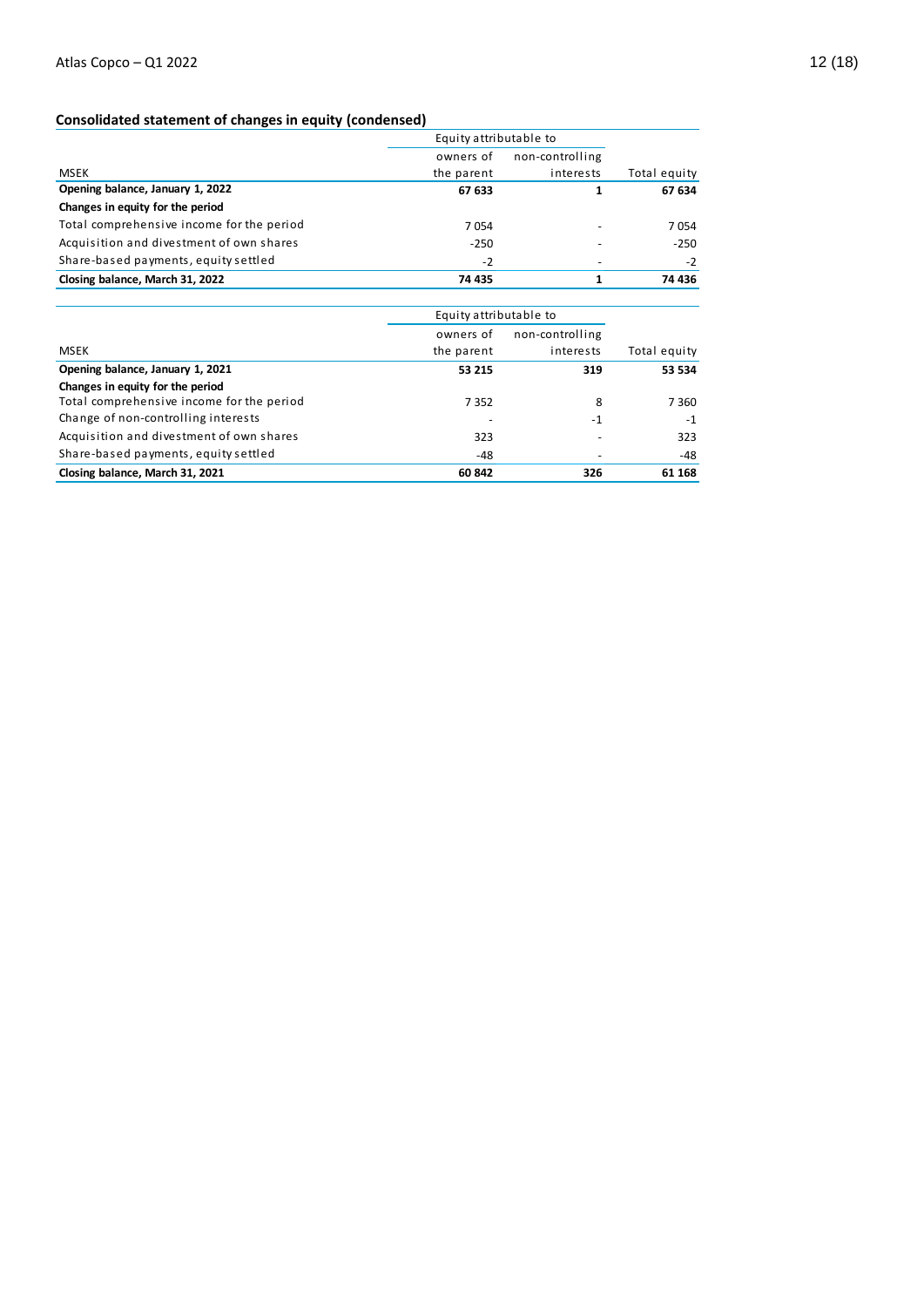## **Consolidated statement of cash flows (condensed)**

|                                                       | January - March |         |  |
|-------------------------------------------------------|-----------------|---------|--|
| <b>MSEK</b>                                           | 2022            | 2021    |  |
| Cash flows from operating activities                  |                 |         |  |
| Operating profit                                      | 6749            | 5 3 8 7 |  |
| Depreciation, amortization and impairment (see below) | 1441            | 1 2 7 8 |  |
| Capital gain/loss and other non-cash items            | $-45$           | 108     |  |
| <b>Operating cash surplus</b>                         | 8 1 4 5         | 6773    |  |
| Net financial items received/paid                     | $-225$          | 138     |  |
| Taxes paid                                            | $-1099$         | $-1066$ |  |
| Pension funding and payment of pension to employees   | $-82$           | $-75$   |  |
| Change in working capital                             | $-3079$         | $-500$  |  |
| Investments in rental equipment                       | $-190$          | $-105$  |  |
| Sale of rental equipment                              | 5               | 21      |  |
| Net cash from operating activities                    | 3 4 7 5         | 5 1 8 6 |  |
| Cash flows from investing activities                  |                 |         |  |
| Investments in property, plant and equipment          | $-852$          | $-371$  |  |
| Sale of property, plant and equipment                 | 16              | 31      |  |
| Investments in intangible assets                      | $-345$          | $-328$  |  |
| Acquisition of subsidiaries and associated companies  | $-226$          | $-124$  |  |
| Other investments, net                                | -4              | $-537$  |  |
| Net cash from investing activities                    | $-1411$         | $-1329$ |  |
| Cash flows from financing activities                  |                 |         |  |
| Repurchase and sales of own shares                    | $-250$          | 323     |  |
| Change in interest-bearing liabilities, net           | 3 2 8 7         | $-1491$ |  |
| Net cash from financing activities                    | 3 0 3 7         | $-1168$ |  |
| Net cash flow for the period                          | 5 1 0 1         | 2689    |  |
| Cash and cash equivalents, beginning of the period    | 18 990          | 11 655  |  |
| Exchange differences in cash and cash equivalents     | 92              | 402     |  |
| Cash and cash equivalents, end of the period          | 24 183          | 14 746  |  |

| Depreciation, amortization and impairment |      |         |
|-------------------------------------------|------|---------|
| Rental equipment                          | 186  | 168     |
| Other property, plant and equipment       | 356  | 321     |
| Right-of-use assets                       | 311  | 277     |
| Intangible assets                         | 588  | 512     |
| Total                                     | 1441 | 1 2 7 8 |
|                                           |      |         |

### **Calculation of operating cash flow**

| Calculation of operating cash now           |         |                 |  |  |  |  |  |
|---------------------------------------------|---------|-----------------|--|--|--|--|--|
|                                             |         | January - March |  |  |  |  |  |
| MSEK                                        | 2022    | 2021            |  |  |  |  |  |
| Net cash flow for the period                | 5 1 0 1 | 2689            |  |  |  |  |  |
| Add back:                                   |         |                 |  |  |  |  |  |
| Change in interest-bearing liabilities, net | $-3287$ | 1491            |  |  |  |  |  |
| Repurchase and sales of own shares          | 250     | $-323$          |  |  |  |  |  |
| Acquisitions and divestments                | 226     | 124             |  |  |  |  |  |
| Investments of cash liquidity               |         | 547             |  |  |  |  |  |
| Currency hedges                             | 110     | $-207$          |  |  |  |  |  |
| Operating cash flow                         | 2 400   | 4321            |  |  |  |  |  |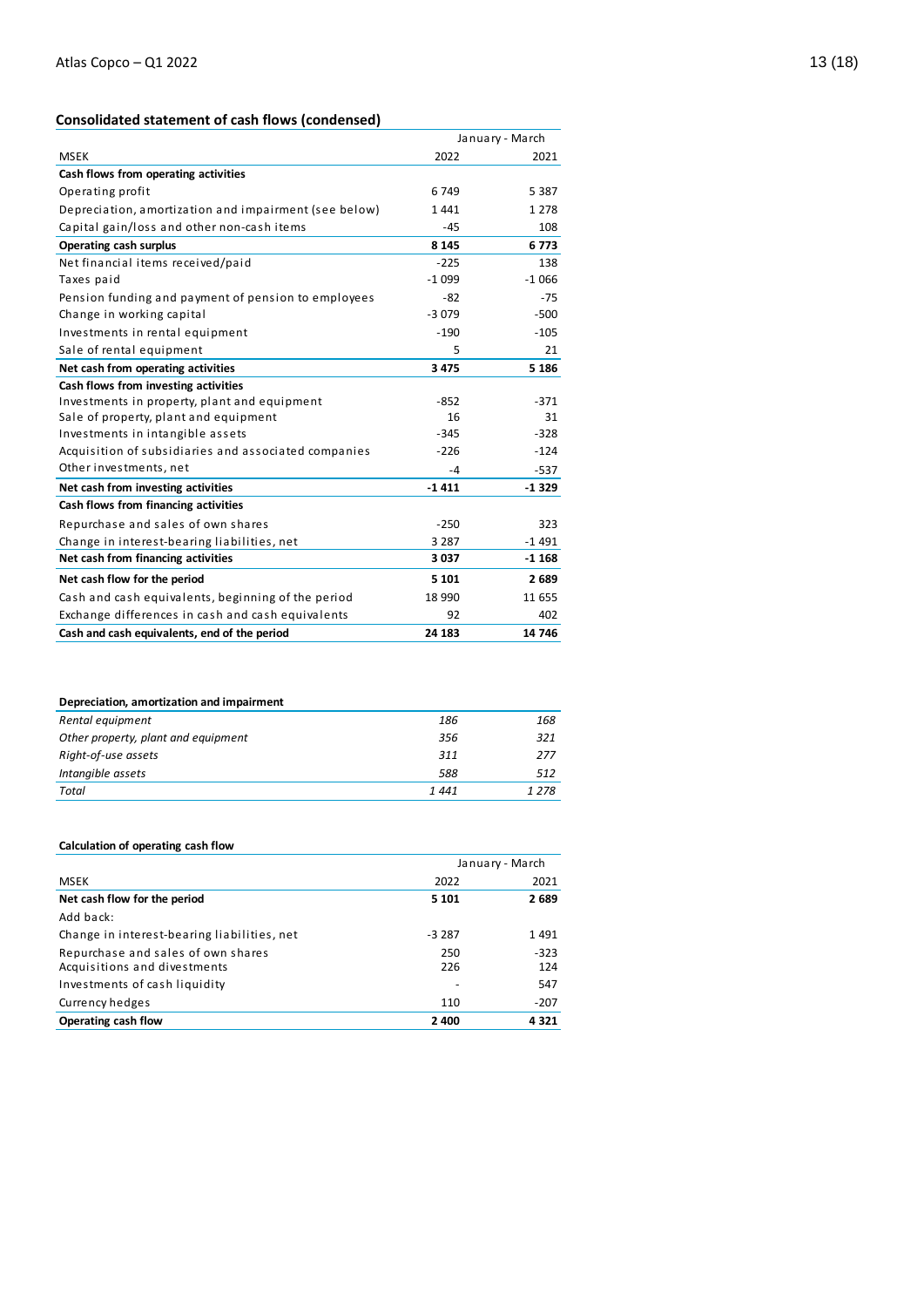## **Revenues by business area**

| <b>Atlas Copco Group</b> | 25 098  | 24 10 2        | 24849  | 25738 | 26 021         | 27534          | 27824  | 29533   | 30086   |
|--------------------------|---------|----------------|--------|-------|----------------|----------------|--------|---------|---------|
| Eliminations             | $-167$  | $-123$         | $-122$ | $-97$ | $-143$         | $-155$         | $-159$ | $-162$  | $-183$  |
| Common Group Items /     |         |                |        |       |                |                |        |         |         |
| - of which internal      | 31      | 32             | 29     | 20    | 32             | 29             | 32     | 35      | 30      |
| - of which external      | 3294    | 2898           | 2903   | 2899  | 3089           | 3348           | 3280   | 3389    | 3672    |
| Power Technique          | 3 3 2 5 | 2930           | 2932   | 2919  | 3 1 2 1        | 3377           | 3312   | 3424    | 3702    |
| - of which internal      | 13      | 8              | 6      | 8     | 8              | $\overline{7}$ | 8      | 8       | 11      |
| - of which external      | 4 1 8 0 | 3347           | 4215   | 4399  | 4705           | 4873           | 4622   | 5 1 9 0 | 5072    |
| Industrial Technique     | 4 1 9 3 | 3355           | 4221   | 4407  | 4713           | 4880           | 4630   | 5 1 9 8 | 5083    |
| - of which internal      | 5       | 0              | 3      | 4     | $\overline{4}$ | 6              | 4      | 5       | 6       |
| - of which external      | 6 1 5 4 | 6535           | 5925   | 6059  | 6804           | 7214           | 7245   | 7937    | 8173    |
| Vacuum Technique         | 6 1 5 9 | 6535           | 5928   | 6063  | 6808           | 7220           | 7249   | 7942    | 8 1 7 9 |
| - of which internal      | 118     | 83             | 84     | 65    | 99             | 113            | 115    | 114     | 136     |
| - of which external      | 11470   | 11322          | 11806  | 12381 | 11423          | 12099          | 12677  | 13017   | 13169   |
| Compressor Technique     | 11588   | 11405          | 11890  | 12446 | 11522          | 12212          | 12792  | 13131   | 13 3 05 |
| MSEK (by quarter)        | Q1      | Q <sub>2</sub> | Q3     | Q4    | Q1             | Q <sub>2</sub> | Q3     | Q4      | Q1      |
|                          | 2020    |                |        |       | 2021           |                |        |         | 2022    |
|                          |         |                |        |       |                |                |        |         |         |

## **Operating profit by business area**

|                               | 2020    |                |        |        | 2021   |                |        |                | 2022    |
|-------------------------------|---------|----------------|--------|--------|--------|----------------|--------|----------------|---------|
| MSEK (by quarter)             | Q1      | Q <sub>2</sub> | Q3     | Q4     | Q1     | Q <sub>2</sub> | Q3     | Q4             | Q1      |
| Compressor Technique          | 2520    | 2444           | 2729   | 2965   | 2730   | 2916           | 3087   | 3 1 4 1        | 3 1 7 0 |
| - as a percentage of revenues | 21.7    | 21.4           | 23.0   | 23.8   | 23.7   | 23.9           | 24.1   | 23.9           | 23.8    |
| Vacuum Technique              | 1497    | 1278           | 1354   | 1390   | 1695   | 1789           | 1748   | 1834           | 1859    |
| - as a percentage of revenues | 24.3    | 19.6           | 22.8   | 22.9   | 24.9   | 24.8           | 24.1   | 23.1           | 22.7    |
| Industrial Technique          | 799     | 334            | 513    | 776    | 917    | 981            | 958    | 1120           | 1065    |
| - as a percentage of revenues | 19.1    | 10.0           | 12.2   | 17.6   | 19.5   | 20.1           | 20.7   | 21.5           | 21.0    |
| Power Technique               | 473     | 286            | 410    | 425    | 476    | 539            | 548    | 558            | 664     |
| - as a percentage of revenues | 14.2    | 9.8            | 14.0   | 14.6   | 15.3   | 16.0           | 16.5   | 16.3           | 17.9    |
| Common Group Items /          |         |                |        |        |        |                |        |                |         |
| Eliminations                  | $-165$  | $-453$         | $-246$ | $-183$ | $-431$ | $-301$         | $-341$ | $-405$         | -9      |
| Operating profit              | 5 1 2 4 | 3889           | 4760   | 5373   | 5387   | 5924           | 6000   | 6248           | 6749    |
| - as a percentage of revenues | 20.4    | 16.1           | 19.2   | 20.9   | 20.7   | 21.5           | 21.6   | 21.2           | 22.4    |
| Net financial items           | $-114$  | $-63$          | -64    | -80    | $-44$  | $-52$          | $-55$  | $\overline{2}$ | $-78$   |
| Profit before tax             | 5010    | 3826           | 4696   | 5293   | 5343   | 5872           | 5945   | 6250           | 6671    |
| - as a percentage of revenues | 20.0    | 15.9           | 18.9   | 20.6   | 20.5   | 21.3           | 21.4   | 21.2           | 22.2    |
|                               |         |                |        |        |        |                |        |                |         |

## **Return on capital employed by business area**

| <b>Atlas Copco Group</b> | 29   | 26             | 24 | 23 | 23   | 26             | 27 | 27 | 27   |
|--------------------------|------|----------------|----|----|------|----------------|----|----|------|
| Power Technique          | 25   | 21             | 19 | 18 | 19   | 23             | 25 | 27 | 29   |
| Industrial Technique     | 31   | 23             | 16 | 13 | 12   | 13             | 15 | 16 | 17   |
| Vacuum Technique         | 22   | 20             | 19 | 19 | 20   | 23             | 24 | 25 | 25   |
| Compressor Technique     | 80   | 76             | 75 | 79 | 84   | 91             | 94 | 93 | 90   |
| % (by quarter)           | Q1   | Q <sub>2</sub> | Q3 | Q4 | Q1   | Q <sub>2</sub> | Q3 | Q4 | Q1   |
|                          | 2020 |                |    |    | 2021 |                |    |    | 2022 |
|                          |      |                |    |    |      |                |    |    |      |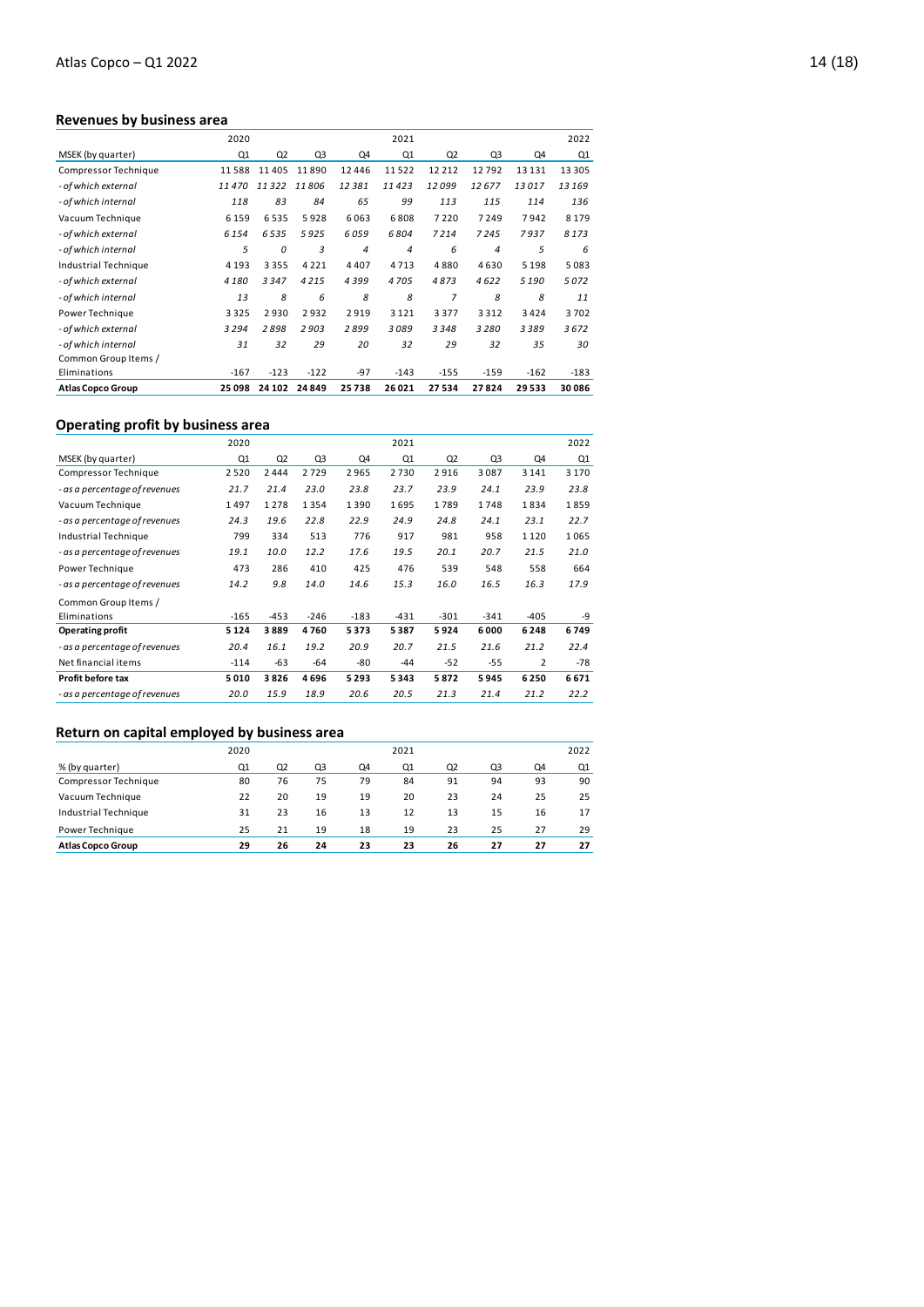## **Acquisitions and divestments**

|              |                                                |                      |                      | Revenues | Number of  |
|--------------|------------------------------------------------|----------------------|----------------------|----------|------------|
| Date         | Acquisitions                                   | Divestments          | <b>Business area</b> | MSEK*    | employees* |
| 2022 Mar. 2  | SCB S.r.I.                                     |                      | Compressor Technique | 51       | 16         |
| 2022 Jan. 24 | Soft2tec GmbH                                  |                      | Industrial Technique | 20       | 38         |
| 2022 Jan. 21 | HHV Pumps Pvt. Ltd.                            |                      | Vacuum Technique     | 53       | 151        |
| 2021 Dec. 28 |                                                | <b>CMM</b>           | Industrial Technique | 100      | 50         |
|              |                                                | (part of Perceptron) |                      |          |            |
| 2021 Dec. 10 | Provac Limited                                 |                      | Vacuum Technique     |          | 11         |
| 2021 Nov. 9  | S.T.E.R.I. srl (STERI)                         |                      | Compressor Technique |          | 19         |
| 2021 Oct. 19 | <b>Eugen Theis GmbH</b>                        |                      | Vacuum Technique     |          | 4          |
| 2021 Sep. 28 | AEP                                            |                      | Compressor Technique |          | 8          |
| 2021 Aug. 31 | <b>NATEV GmbH</b>                              |                      | Industrial Technique | 5        | 10         |
| 2021 Aug. 5  | CPC Pumps International Inc.                   |                      | Compressor Technique | 385      | 110        |
| 2021 Jun. 24 | Airflow Compressors & Pneumatics Ltd (Airflow) |                      | Compressor Technique |          | 16         |
| 2021 Jun. 14 | Compressed Air Systems, Inc. (CAS)             |                      | Compressor Technique |          | 30         |
| 2021 May 31  | ARPUMA regel- und fördertechnische Geräte GmbH |                      | Vacuum Technique     | 41       | 14         |
| 2021 May 25  | Medigas Service & Testing Co. Inc.             |                      | Compressor Technique | 23       | 6          |
| 2021 May 10  | MidState Air Compressor                        |                      | Compressor Technique |          | 15         |
| 2021 May 3   | Eco Steam and Heating Solutions                |                      | Power Technique      | 198      | 23         |
|              | (acquisition of majority share)                |                      |                      |          |            |
| 2021 Apr. 7  | IBVC Vacuum, S.L.U.                            |                      | Vacuum Technique     |          | 10         |
| 2021 Mar. 3  | Cooper Freer Ltd.                              |                      | Compressor Technique |          | 18         |
| 2021 Jan. 26 | <b>DGM SRL</b>                                 |                      | Compressor Technique |          | 21         |
| 2021 Jan. 7  | Ehrler & Beck GmbH                             |                      | Vacuum Technique     |          | 15         |
| 2021 Jan. 5  | Kawalek Kompressoren                           |                      | Compressor Technique |          | 10         |

\*Annual revenues and number of employees at time of acquisition/divestment. No revenues are disclosed for former Atlas Copco distributors. Due to the relatively small size of most of the acquisitions made in 2022, full disclosure as per IFRS 3 is not given in this interim report. Disclosure will be given in the annual report 2022. See the annual report for 2021 for disclosure of acquisitions made in 2021.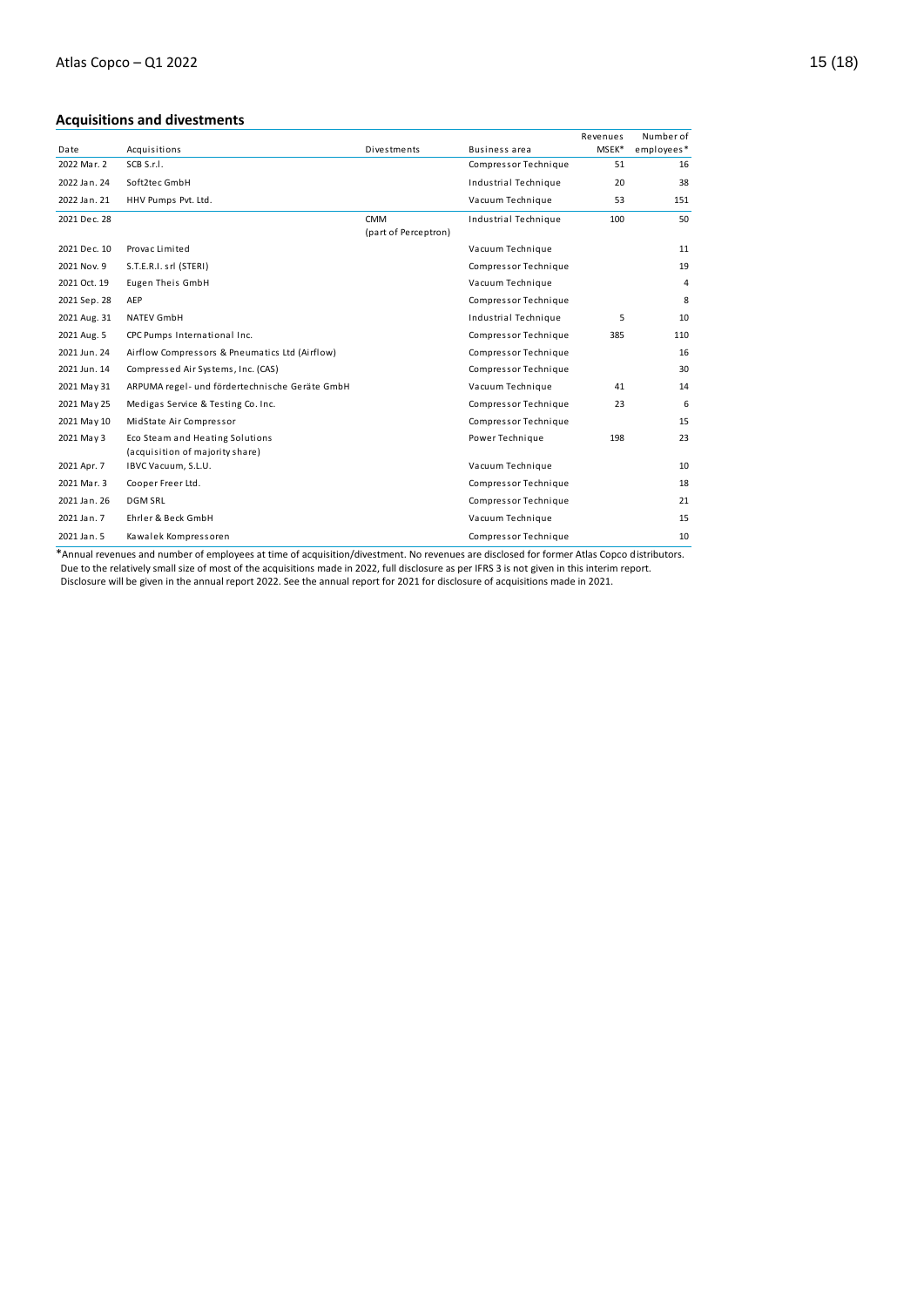### **Parent company**

## **Income statement (condensed)**

|                                     | January - March |        |
|-------------------------------------|-----------------|--------|
| <b>MSEK</b>                         | 2022            | 2021   |
| Administrative expenses             | -87             | $-204$ |
| Other operating income and expenses | 24              | 26     |
| <b>Operating profit/loss</b>        | -63             | $-178$ |
| Financial income and expenses       | $-117$          | $-28$  |
| Profit/loss before tax              | $-180$          | $-206$ |
| Income tax                          | 88              | 49     |
| Profit/loss for the period          | -92             | $-157$ |

### **Balance sheet (condensed)**

|                                     | Mar. 31 | Mar. 31  | Dec. 31 |
|-------------------------------------|---------|----------|---------|
| <b>MSEK</b>                         | 2022    | 2021     | 2021    |
| Total non-current assets            | 164 139 | 162 105  | 163 902 |
| Total current assets                | 6 0 87  | 13 4 7 6 | 9957    |
| <b>TOTAL ASSETS</b>                 | 170 226 | 175 581  | 173 859 |
|                                     |         |          |         |
| Total restricted equity             | 5 7 8 5 | 5785     | 5785    |
| Total non-restricted equity         | 143 246 | 146 621  | 143 591 |
| <b>TOTAL EQUITY</b>                 | 149 031 | 152 406  | 149 376 |
|                                     |         |          |         |
| Total provisions                    | 767     | 844      | 1018    |
| Total non-current liabilities       | 16 400  | 22 105   | 22 195  |
| Total current liabilities           | 4 0 2 8 | 226      | 1 2 7 0 |
| <b>TOTAL EQUITY AND LIABILITIES</b> | 170 226 | 175 581  | 173 859 |

## **Assets pledged and contingent liabilities**

|                        | Mar. 31 | Mar. 31 | Dec. 31 |
|------------------------|---------|---------|---------|
| <b>MSEK</b>            | 2022    | 2021    | 2021    |
| Assets pledged         | 199     | 184     | 201     |
| Contingent liabilities | 3 2 2 5 | 3 3 1 0 | 3 2 6 6 |

## **Accounting principles**

Atlas Copco AB is the ultimate Parent Company of the Atlas Copco Group. The financial statements of Atlas Copco AB have been prepared in accordance with the Swedish Annual Accounts Act and the accounting standard RFR 2, Accounting for Legal Entities. The same accounting principles and methods of computation are followed in the interim financial statements as compared with the most recent annual financial statements. See also accounting principles, page 8.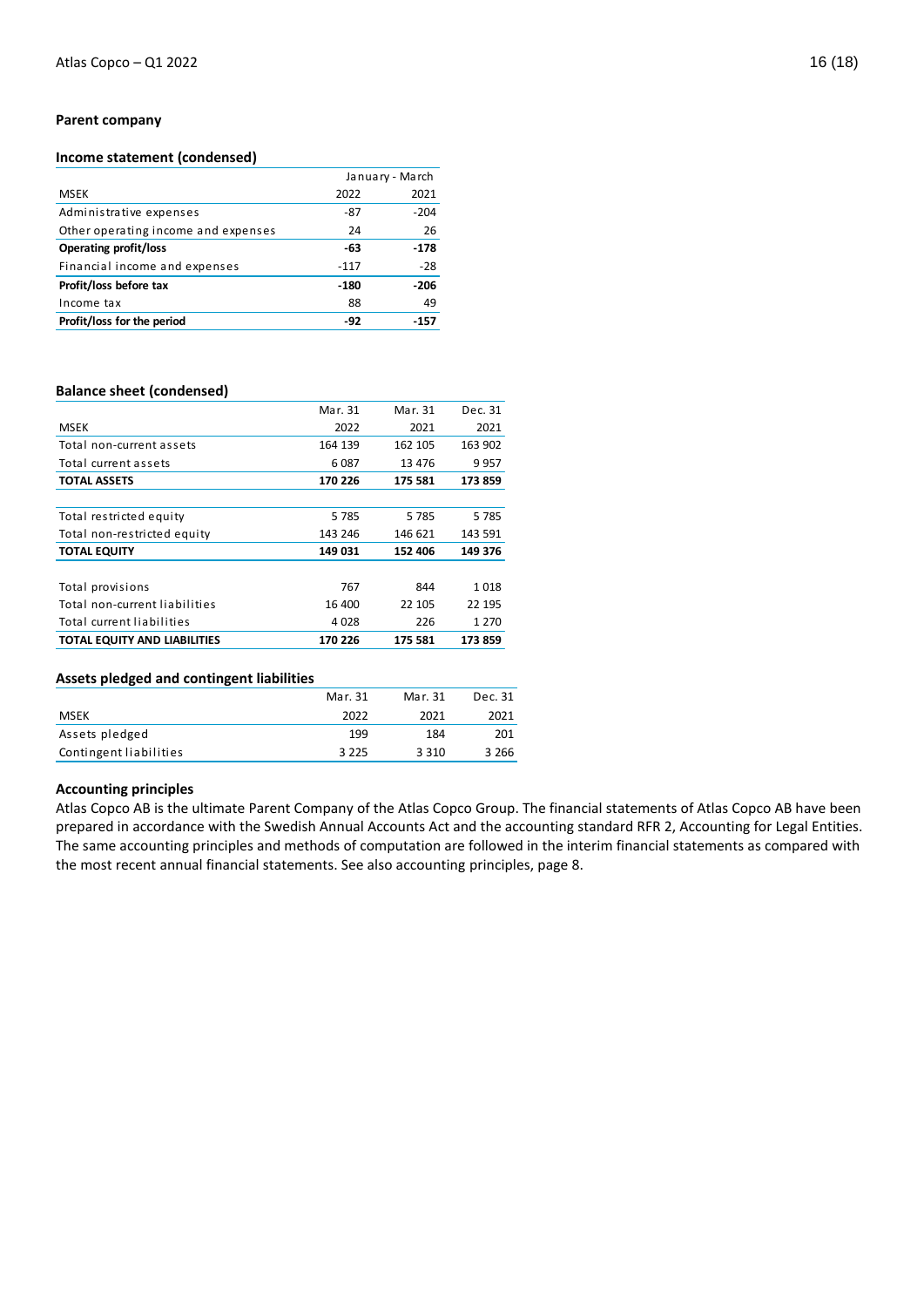## **Parent Company**

## **Distribution of shares**

Share capital equaled MSEK 786 (786) at the end of the period, distributed as follows:

| Class of share                   | <b>Shares</b> |
|----------------------------------|---------------|
| <b>A</b> shares                  | 839 394 096   |
| <b>B</b> shares                  | 390 219 008   |
| Total                            | 1 229 613 104 |
| - of which A shares              |               |
| held by Atlas Copco              | 11 891 743    |
| - of which B shares              |               |
| held by Atlas Copco              |               |
| Total shares outstanding, net of |               |
| shares held by Atlas Copco       | 1 217 721 361 |
|                                  |               |

## **Performance-based personnel option plan**

The Annual General Meeting 2021 approved a performance-based long-term incentive program. For Group Management and division presidents, the plan requires management's own investment in Atlas Copco shares. The intention is to cover Atlas Copco's obligation under the plan through the repurchase of the company's own shares. For further information, see [www.atlascopcogroup.com/agm](http://www.atlascopcogroup.com/agm) 

### **Transactions in own shares**

Atlas Copco has mandates to acquire and sell own shares as per below:

- Acquisition of not more than 2 450 000 series A shares, whereof a maximum of 2 000 000 may be transferred to personnel stock option holders under the performance-based stock option plan 2021.
- Acquisition of not more than 15 000 series A shares to hedge the obligation of the company to pay remuneration to board members who have chosen to receive 50% of the remuneration in synthetic shares.
- The sale of not more than 15 000 series A shares to cover costs related to previously issued synthetic shares to board members.
- The sale of a maximum 6 800 000 series A shares currently held by the company, for the purpose of covering costs of fulfilling obligations related to the option plans 2016, 2017 and 2018.
- The shares may only be acquired or sold on NASDAQ Stockholm at a price within the registered price interval at any given time.

During the first quarter 2022, 469 007 series A shares, net, were acquired. These transactions are in accordance with mandates granted. The company's holding of own shares at the end of the period appears in the table to the left.

## **Risks and factors of uncertainty**

### *Financial risks*

Atlas Copco AB is subject to currency risks, funding risks, interest rate risks, tax risks, and other financial risks. In line with the overall goals with respect to growth, return on capital, and protecting creditors, Atlas Copco has adopted a policy to control the financial risks to which Atlas Copco AB and the Group is exposed. A financial risk management committee meets regularly to manage and follow up financial risks, in line with the policy.

For further information, see the Annual Report 2021.

## **Related parties**

There have been no significant changes in the relationships or transactions with related parties for the Group or Parent Company compared with the information given in the Annual Report 2021.

Nacka, Sweden April 26, 2022 **Atlas Copco AB (publ)**

> **Mats Rahmström** President and CEO